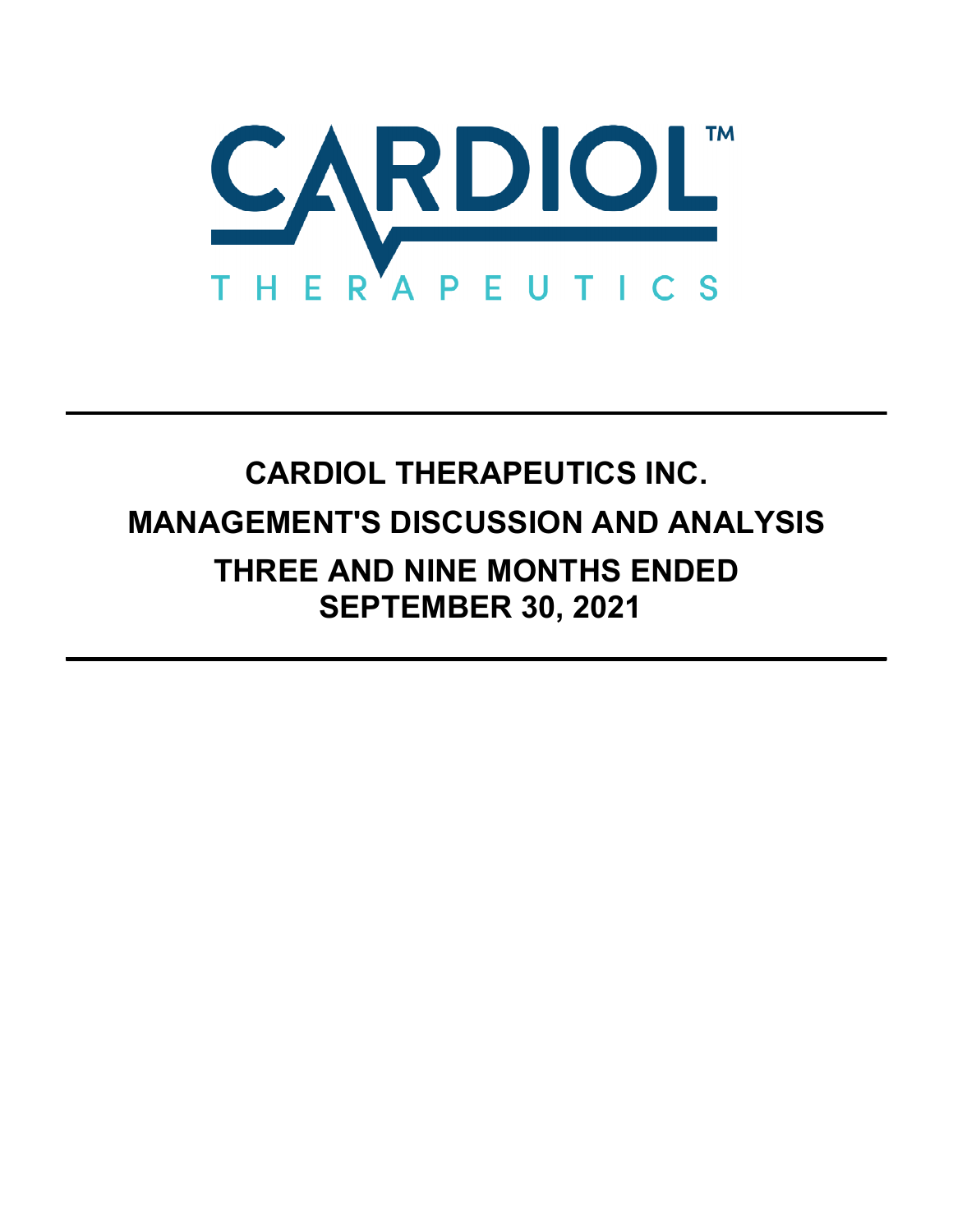## **MANAGEMENT'S DISCUSSION AND ANALYSIS**

# **Introduction**

The following management's discussion and analysis ("MD&A") of the financial condition and results of the operations of Cardiol Therapeutics Inc. (the "Corporation" or "Cardiol") constitutes Management's review of the factors that affected the Corporation's financial and operating performance for the three and nine months ended September 30, 2021 (the "2021 Fiscal Period"). This MD&A was written to comply with the requirements of National Instrument 51-102 – Continuous Disclosure Obligations. This discussion should be read in conjunction with the financial statements for the years ended December 31, 2020 and 2019 and the unaudited condensed interim financial statements for the three and nine months ended September 30, 2021 ("Financial Statements"), together with the respective notes thereto. Results are reported in Canadian dollars, unless otherwise noted. The Financial Statements and the financial information contained in this MD&A are prepared in accordance with International Financial Reporting Standards ("IFRS") as issued by the International Accounting Standards Board and interpretations of the IFRS Interpretations Committee. In the opinion of Management, all adjustments (which consist only of normal recurring adjustments) considered necessary for a fair presentation have been included.

This MD&A is dated November 11, 2021. All dollar amounts in this MD&A are reported in Canadian dollars, unless otherwise stated. Unless otherwise noted or the context indicates otherwise, the terms "we", "us", "our", "Cardiol" or the "Corporation" refer to Cardiol Therapeutics Inc.

This MD&A is presented current to the date above unless otherwise stated. The financial information presented in this MD&A is derived from the Financial Statements. This MD&A contains forward-looking statements that involve risks, uncertainties, and assumptions, including statements regarding anticipated developments in future financial periods and our plans and objectives. There can be no assurance that such information will prove to be accurate, and readers are cautioned not to place undue reliance on such forward-looking statements. See "Forward-Looking Statements" and "Risk Factors".

## **Forward-Looking Information**

This MD&A contains forward-looking information that relates to the Corporation's current expectations and views of future events. In some cases, this forward-looking information can be identified by words or phrases such as "may", "might", "will", "expect", "anticipate", "estimate", "intend", "plan", "indicate", "seek", "believe", "predict", or "likely", or the negative of these terms, or other similar expressions intended to identify forward-looking information. Statements containing forward-looking information are not historical facts. The Corporation has based this forward-looking information on its current expectations and projections about future events and financial trends that it believes might affect its financial condition, results of operations, business strategy, and financial needs. The forward-looking information includes, among other things, statements relating to:

- our anticipated cash needs, and the need for additional financing;
- the ability for our subcutaneous product candidates to deliver cannabinoids and other anti-inflammatory drugs to inflamed tissue in the heart;
- our development of proprietary cannabidiol formulations for near-term commercialization;
- our ability to develop new formulations;
- the successful development and commercialization of our current product candidates and the addition of future products;
- our intention to build a pharmaceutical brand and cannabidiol products focused on addressing heart disease, with a particular focus on heart failure;
- the expected medical benefits, viability, safety, efficacy, and dosing of cannabidiol;
- patents, including, but not limited to, our ability to have patents issued covering our drugs, drug candidates and processes, as well as successfully defending oppositions and legal challenges;
- our competitive position and the regulatory environment in which we operate;
- our financial position; our business strategy; our growth strategies; our operations; our financial results; our dividends policy; our plans and objectives; and
- expectations of future results, performance, achievements, prospects, opportunities, or the market in which we operate.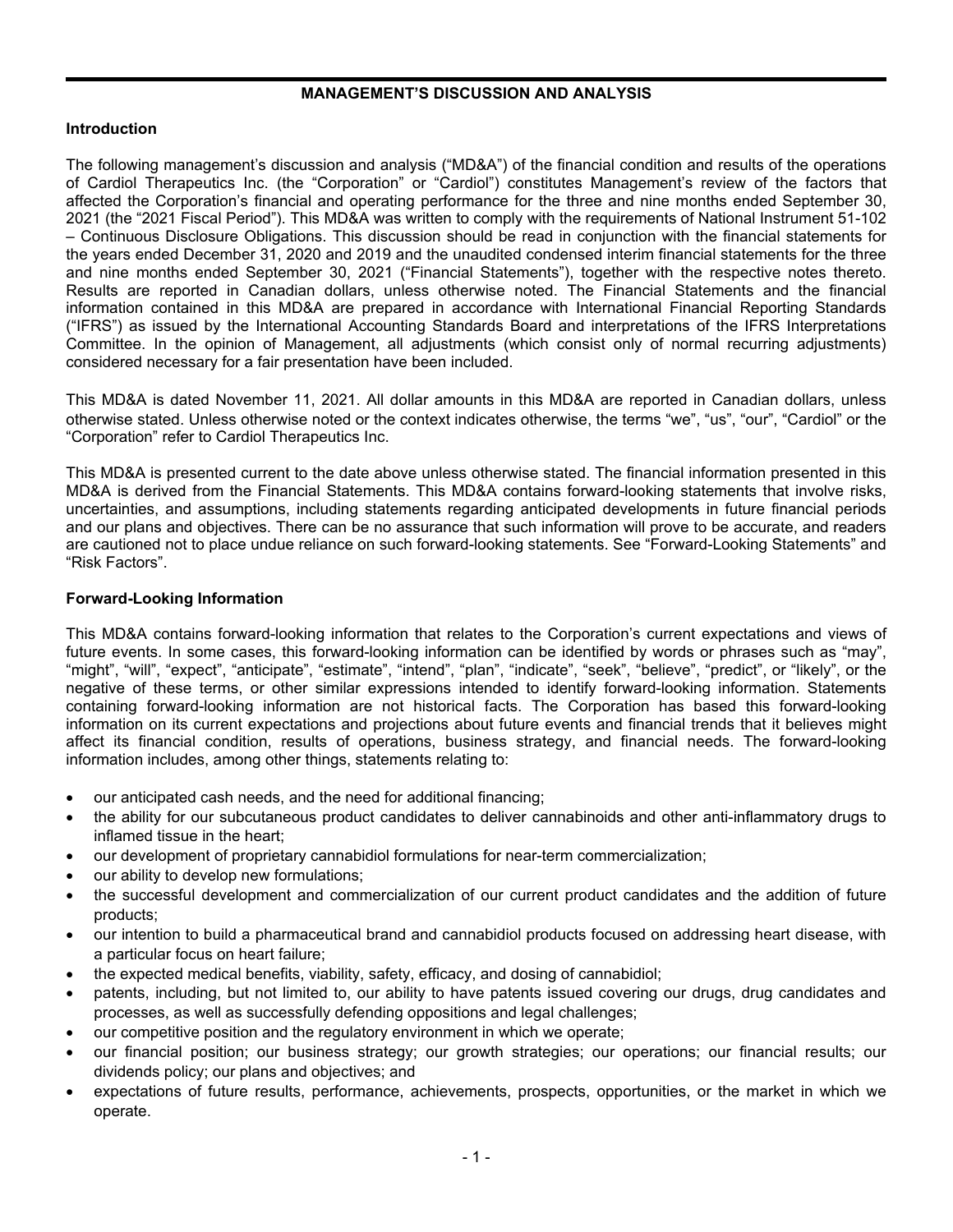In addition, any statements that refer to expectations, intentions, projections, or other characterizations of future events or circumstances contain forward-looking information. Forward-looking information is based on certain assumptions and analyses made by the Corporation in light of the experience and perception of historical trends, current conditions, and expected future developments and other factors we believe are appropriate and are subject to risks and uncertainties. Although we believe that the assumptions underlying these statements are reasonable, they may prove to be incorrect, and we cannot assure that actual results will be consistent with this forward-looking information. Given these risks, uncertainties, and assumptions, prospective investors should not place undue reliance on this forwardlooking information. Whether actual results, performance, or achievements will conform to the Corporation's expectations and predictions is subject to a number of known and unknown risks, uncertainties, assumptions, and other factors, including those listed under "Risk Factors", which include:

- the inherent uncertainty of product development;
- our requirement for additional financing;
- our negative cash flow from operations;
- our history of losses;
- dependence on success of our early-stage product candidates which may not generate revenue;
- reliance on Management, loss of members of Management or other key personnel, or an inability to attract new Management team members;
- our ability to successfully design, commence, and complete clinical trials, including the high cost, uncertainty, and delay of clinical trials, and additional costs associated with any failed clinical trials;
- potential negative results from clinical trials and their adverse impacts on our future commercialization efforts;
- our ability to establish and maintain commercialization organizations in the U.S., Mexico, and elsewhere;
- our ability to receive and maintain regulatory exclusivities, including Orphan Drug Designations, for our drugs and drug candidates;
- delays in achievement of projected development goals;
- management of additional regulatory burdens;
- volatility in the market price for our securities;
- failure to protect and maintain and the consequential loss of intellectual property rights;
- third-party claims relating to misappropriation by our employees of their intellectual property;
- reliance on third parties to conduct and monitor our pre-clinical studies and clinical trials;
- our product candidates being subject to controlled substance laws which may vary from jurisdiction to jurisdiction;
- changes in laws, regulations, and guidelines relating to our business, including tax and accounting requirements;
- our reliance on current early-stage research regarding the medical benefits, viability, safety, efficacy, and dosing of cannabinoids;
- claims for personal injury or death arising from the use of products and product candidates produced by us;
- uncertainty relating to market acceptance of our product candidates;
- our lack of experience in commercializing any products;
- the level of pricing and reimbursement for our products and product candidates, if approved;
- our dependence on Dalton Chemical Laboratories, Inc. operating as Dalton Pharma Services ("Dalton") and other contract manufacturers;
- unsuccessful collaborations with third parties;
- business disruptions affecting third-party suppliers and manufacturers;
- lack of control in future prices of our product candidates;
- our lack of experience in selling, marketing, or distributing our products;
- competition in our industry;
- our inability to develop new technologies and products and the obsolescence of existing technologies and products;
- unfavorable publicity or consumer perception towards cannabidiol;
- product liability claims and product recalls;
- expansion of our business to other jurisdictions;
- fraudulent activities of employees, contractors, and consultants;
- our reliance on key inputs and their related costs;
- difficulty associated with forecasting demand for products;
- operating risk and insurance coverage;
- our inability to manage growth;
- conflicts of interest among our officers and Directors;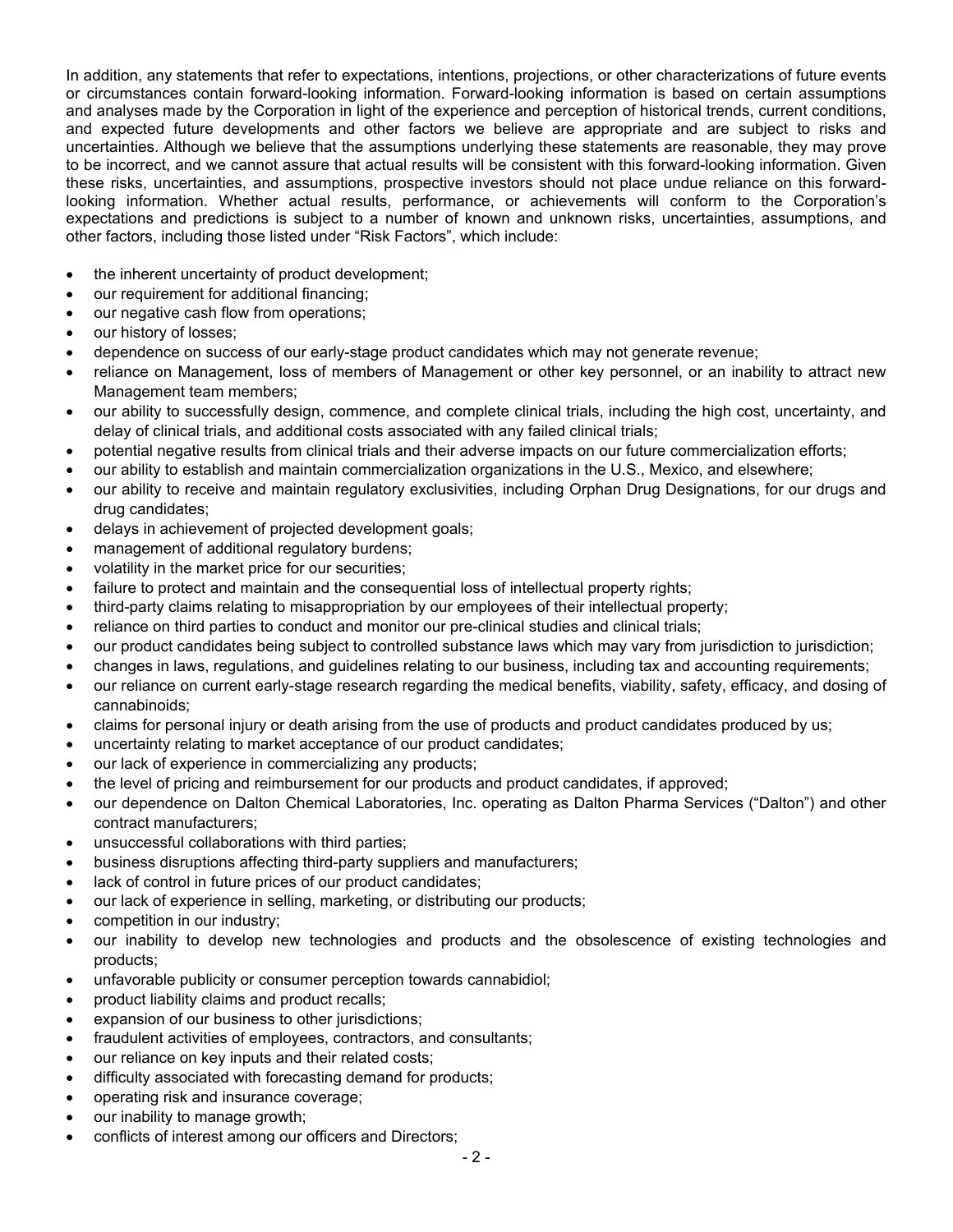- managing damage to our reputation and third-party reputational risks;
- relationships with customers and third-party payors and consequential exposure to applicable anti-kickback, fraud, and abuse, and other healthcare laws;
- exposure to information systems security threats;
- no dividends for the foreseeable future;
- future sales of common shares and warrants by existing shareholders causing the market price for the common shares and warrants to fall;
- the issuance of common shares in the future causing dilution; and
- the impact of the recent novel coronavirus ("COVID-19") pandemic on operations, including clinical trials.

If any of these risks or uncertainties materialize, or if assumptions underlying the forward-looking information prove incorrect, actual results might vary materially from those anticipated in the forward-looking information.

Information contained in forward-looking information in this MD&A is provided as of the date of this MD&A, and we disclaim any obligation to update any forward-looking information, whether as a result of new information or future events or results, except to the extent required by applicable securities laws. Accordingly, potential investors should not place undue reliance on forward-looking information.

#### **Overview**

On December 20, 2018, the Corporation completed its initial public offering (the "IPO") on the Toronto Stock Exchange (the "TSX"). As a result, the common shares commenced trading on the TSX under the symbol "CRDL". On May 30, 2019, the common shares also began trading on the OTCQX Best Market ("OTCQX") under the symbol "CRTPF". On May 12, 2021, warrants arising from a "bought deal" short form prospectus offering that closed on the same date, commenced trading on the TSX. These warrants trade under the symbol "CRDL.WT.A". On August 10, 2021, the Corporation's common shares commenced trading on the Nasdaq Capital Market ("Nasdaq") under the symbol "CRDL". Concurrent with the listing on the Nasdaq, the common shares ceased to be quoted on the OTCQX.

The Corporation is a clinical-stage life sciences company focused on the research and clinical development of antiinflammatory therapies for the treatment of cardiovascular disease ("CVD"). In September 2020, the Corporation received clearance from the U.S. Food and Drug Administration (the "FDA") for its Investigational New Drug ("IND") application to commence a Phase II/III, double-blind, placebo-controlled clinical trial investigating the efficacy and safety of its lead product, CardiolRx, in hospitalized COVID-19 patients with a prior history of, or risk factors for, CVD ("LANCER"). CardiolRx is an oral cannabidiol formulation that is pharmaceutically manufactured under cGMP.

COVID-19, a disease caused by the severe acute respiratory syndrome coronavirus 2 ("SARS-CoV-2"), is primarily a respiratory disease. However, an increasing number of reports indicate that COVID-19 patients are at higher risk of developing cardiovascular complications. Furthermore, patients with underlying CVD are more likely to develop severe cases of COVID-19 and have a worse prognosis. A study published in the *Journal of the American Medical Association Cardiology* showed that 35% of hospitalized COVID-19 patients had underlying CVD. Another *JAMA Cardiology* study of hospitalized COVID-19 patients showed that those with cardiac injury had a significantly higher rate of mortality than patients without these complications, were more likely to require mechanical ventilation, and had more complications.

The rationale for using cannabidiol to treat patients with COVID-19 who have a prior history of, or risk factors for, CVD is based on pre-clinical investigations by Cardiol and others in models of cardiovascular inflammation which have demonstrated that cannabidiol has anti-inflammatory and anti-fibrotic activity, as well as anti-ischemic, and antiarrhythmic action, and that it improves myocardial function in models of heart failure. In pre-clinical models of cardiac injury, cannabidiol was shown to be cardioprotective by reducing cardiac hypertrophy, fibrosis, and the production of certain re-modelling markers, such as cardiac B-type Natriuretic Peptide, which is typically elevated in patients with heart failure. These data were accepted for presentation at the American College of Cardiology's 69th Annual Scientific Session held virtually on March 28 – 30, 2020.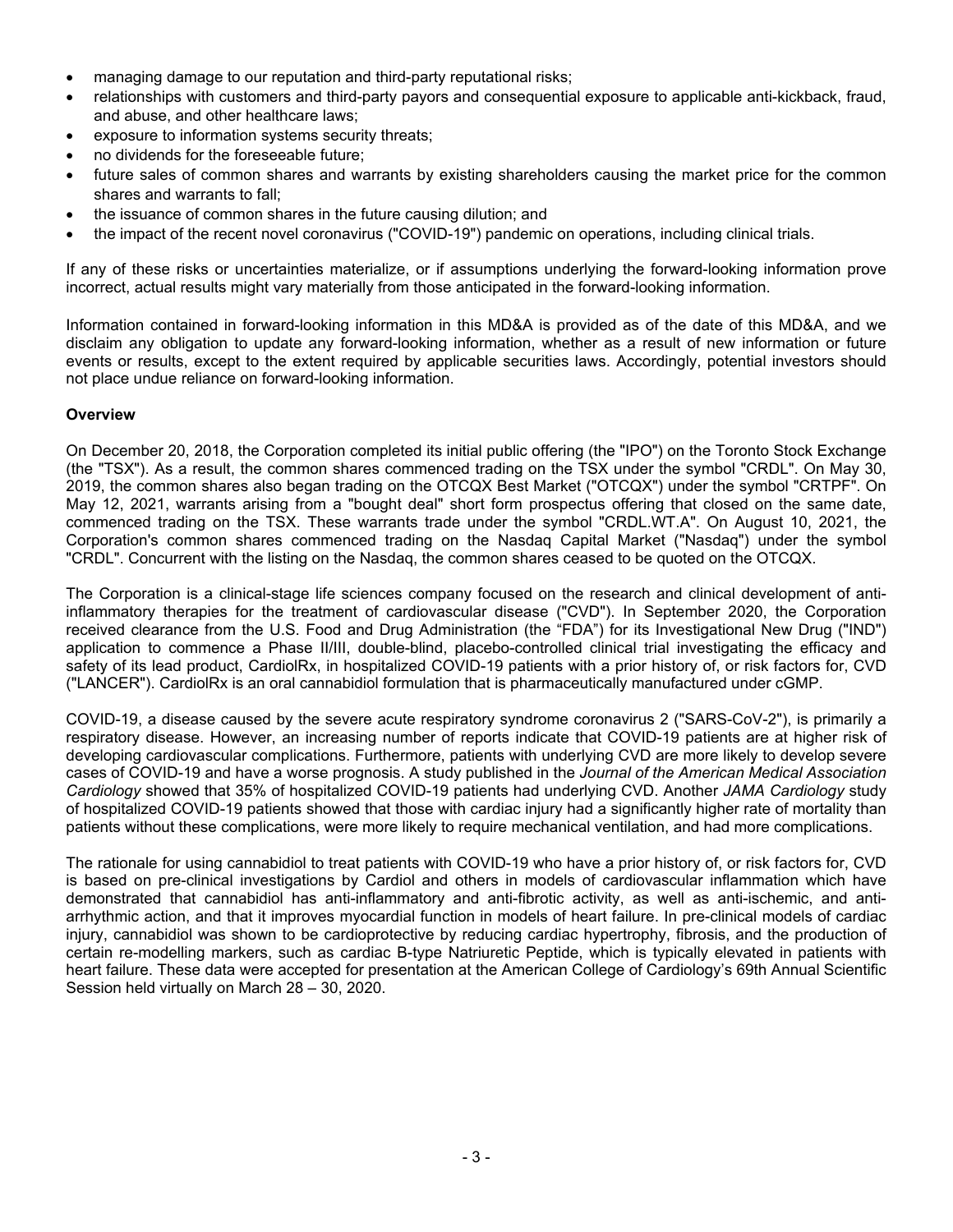In August 2021, the Corporation received clearance from the FDA for its IND application for a Phase II international trial of CardiolRx in acute myocarditis, a condition caused by inflammation in heart tissue, which remains a leading cause of sudden cardiac death in people less than 35 years of age. Cardiol is also developing a subcutaneous formulation of CardiolRx for the treatment of inflammation in the heart that is associated with the development and progression of heart failure. Heart failure is a leading cause of death and hospitalization in North America, with associated annual healthcare costs in the U.S. alone exceeding \$30 billion.

## **Operations Highlights**

# **During the 2021 Fiscal Period**

(i) During the 2021 Fiscal Period, the Corporation has granted 1,961,666 stock options to certain consultants, officers, and employees with a weighted average exercise price of \$4.38 and expiries ranging from two to five years, as more fully described in the Financial Statements.

(ii) In February 2021, the Corporation received proceeds of \$7,968,220 on the exercise of 2,451,760 warrants with an exercise price of \$3.25, and \$503,068 on the exercise of 201,227 warrants with an exercise price of \$2.50. In addition, there was a total of 916,666 stock option exercises, resulting in proceeds of \$2,604,648.

(iii) In March 2021, The Corporation announced that it submitted an application to list the Corporation's common shares on The Nasdaq Capital Market (the "Nasdaq").

(iv) In March 2021, the Corporation announced that Dr. Andrew Hamer joined the Corporation as Chief Medical Officer (CMO). Dr. Hamer leads the research and development of the Corporation's clinical-stage products and also guides the development of additional novel therapeutics in the Corporation's pipeline.

Dr. Andrew Hamer brings 30 years of experience in the global life sciences industry, medical affairs, and cardiology practice to the Corporation. Most recently he served as Executive Director, Global Development-Cardiometabolic at California-based Amgen Inc., where he led the Global Development group for Repatha®, the LDL cholesterol lowering PCSK9 inhibitor evolocumab, which generated revenues of almost USD \$900 million in 2020. As development lead, Dr. Hamer headed the Repatha<sup>®</sup> global evidence generation team collaborating with safety, regulatory, health economics, observational research, scientific communications, publications, medical affairs, and clinical operations teams to design and execute several multi-center clinical trials in support of FDA and international regulatory filings. Prior to his five-year tenure with Amgen, Dr. Hamer served for two years as VP Medical Affairs at Capricor Therapeutics Inc., where he was responsible for the development of novel therapeutics for heart disease and for the supervision of the clinical operations of the company, including clinical trial design and execution.

Prior to joining the life sciences industry, Dr. Hamer practiced cardiology and internal medicine in New Zealand for 19 years. His distinguished career in cardiology culminated as Chief Cardiologist at Nelson Hospital, Nelson Marlborough District Health Board, Nelson, while concurrently leading cardiac services nationally in New Zealand. Dr. Hamer graduated with a medical degree (MB, ChB) from the University of Otago, New Zealand, an internationally recognized medical school which recently ranked among the top twenty universities in the world in several medical subject categories. His clinical research training took place at various centers in New Zealand and London, UK, followed by a cardiology fellowship at Deaconess Hospital, Harvard Medical School, Boston.

Dr. Hamer has co-authored many high-quality peer-reviewed scientific publications reflecting his considerable experience as a clinical trialist, having served as a principal or co-investigator for 40 multi-centre clinical trials in therapies for acute coronary syndrome, heart failure, hypertension, cholesterol disorders, atrial fibrillation, and diabetes.

(v) In May 2021, the Corporation completed a short form base shelf prospectus offering of units of the Corporation for aggregate gross proceeds of \$22,003,200. Under the offering, the Corporation sold a total of 6,112,000 units at a price of \$3.60. Each unit is comprised of one common share of the Corporation and one-half purchase warrant of the Corporation. Each full warrant entitles the holder thereof to acquire one common share at a price of \$4.60 for a period of 36 months from issuance. The warrants are listed for trading on the TSX under the symbol "CRDL.WT.A". Concurrent with the closing, the underwriter purchased an additional 433,400 warrants for gross proceeds \$8,668, pursuant to the over-allotment option.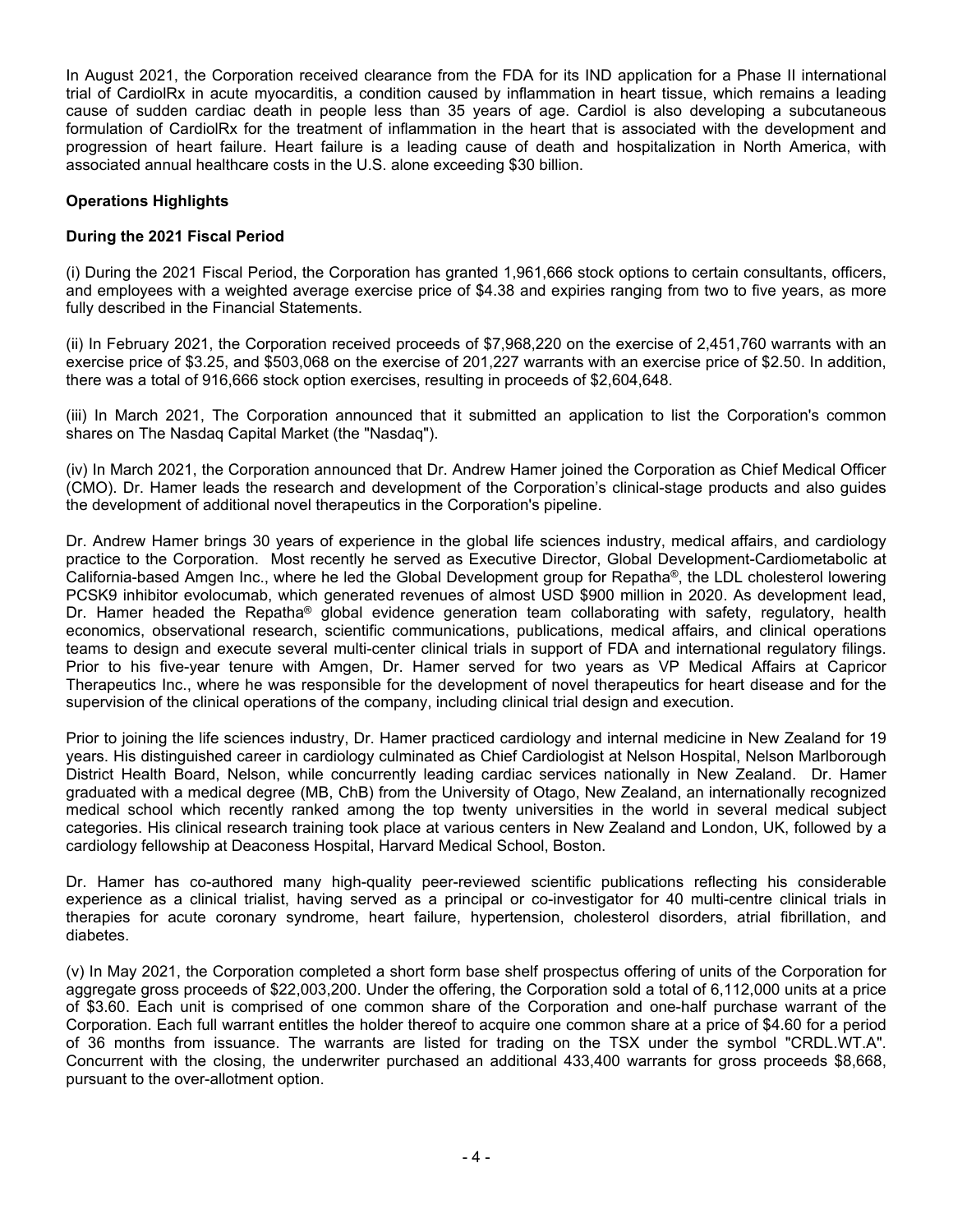(vi) In June 2021, the Corporation adopted an Omnibus Equity Incentive Plan which permits the grant or issuance of stock options, Restricted Share Units, Performance Share Units, and Deferred Share Units, as well as other sharebased awards to participants.

(vii) In July 2021, the Corporation announced that its Board of Directors appointed Dr. Guillermo Torre-Amione as the new Chairman. Dr. Torre-Amione has been an independent director of Cardiol since August 2018 and has took over from Dr. Eldon Smith, the founding Chairman of Cardiol and who has now retired from the Board.

(viii) On August 10, 2021, the Corporation's common shares commenced trading on the Nasdaq under the symbol "CRDL". Concurrent with the listing on the Nasdaq, the common shares ceased to be quoted on the OTCQX.

(ix) In August 2021, the Corporation announced that the FDA provided clearance to proceed with the Corporation's IND application to commence a Phase II, multi-center, double-blind, randomized, placebo-controlled trial designed to study the safety and tolerability of CardiolRx, as well as its impact on myocardial recovery in patients presenting with acute myocarditis.

(x) In September 2021, the Corporation announced the appointment of Michael J. Willner, Esq. to its Board of Directors.

Michael J. Willner has practiced as both an Attorney and a Certified Public Accountant. He graduated from Emory University Law School as a member of the Emory Law Review. Subsequently, he practiced real estate and corporate law with New York City-based Milbank, Tweed, Hadley & McCloy, one of the nation's most prominent international law firms. Prior to his legal career, Mr. Willner was employed by the former Arthur Andersen & Company, a national accounting firm, where he practiced in Arthur Andersen's tax department.

Mr. Willner has been a very active and successful opportunistic investor for over forty years and is the founder of Willner Capital, Inc., an investment company specializing in public and private equities, as well as debt instruments. Willner Capital primarily uses fundamental analysis as an evaluation method and event-driven strategies. Over the past ten years, Willner Capital has made significant investments in both the biotechnology and pharmaceutical cannabinoid industries, focusing primarily on clinical-stage companies that seek to address significant unmet medical needs. Mr. Willner has been quoted in the New York Times business section and has served as a moderator and participant on numerous panel discussions and advisory boards regarding his investments in the pharmaceutical side of the cannabinoid industry.

(xi) In September 2021, the Corporation announced the acceleration of the expiry date of all outstanding common share purchase warrants of the Corporation that were issued on June 4, 2020, to October 12, 2021, from the original expiry date of June 4, 2022.

#### **Subsequent to September 30, 2021**

(i) In October 2021, the Corporation announced that it is expanding its LANCER trial to include several hospital centers in Brazil, Mexico, and Canada.

(ii) In October 2021, the Corporation announced that it is received approval from Health Canada to proceed with the Corporation's Phase II, multi-center, double-blind, randomized, placebo-controlled trial designed to study the safety and tolerability of CardiolRx as well as its impact on myocardial recovery in patients presenting with acute myocarditis.

(iii) In November 2021, the Corporation completed a short form base shelf prospectus offering of units of the Corporation for aggregate gross proceeds of USD\$50,194,500. Under the offering, the Corporation sold a total of 16,350,000 units at a price of USD\$3.07. Each unit is comprised of one common share of the Corporation and one-half purchase warrant of the Corporation. Each full warrant entitles the holder thereof to acquire one common share at a price of USD\$3.75 for a period of 36 months from issuance.

(iv) Subsequent to September 30, 2021, the Corporation granted 600,000 performance share units to certain consultants. Each performance share unit allows the holder to acquire one common share. Vesting of the performance share units is based on specific performance metrics that must be achieved prior to the expiry date of October 14, 2022.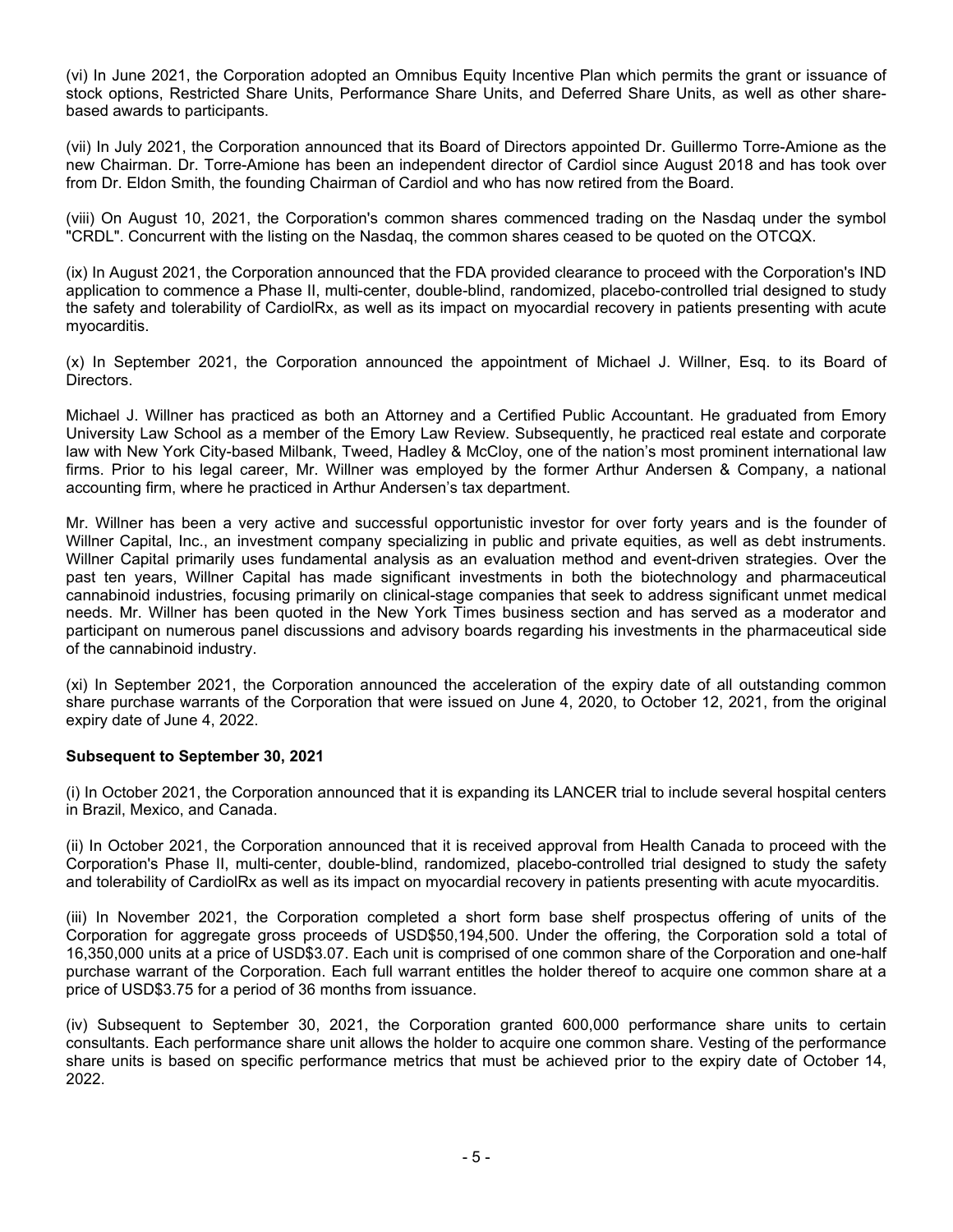## **Clinical Highlights**

# *Phase II/III study – COVID-19 (LANCER)*

In September 2020, the FDA approved the Corporation's Investigational New Drug application to commence a Phase II/III, double-blind, placebo-controlled clinical trial investigating the efficacy and safety of CardiolRx, an oral cannabidiol formulation that is pharmaceutically manufactured under cGMP, in 422 hospitalized COVID-19 patients with a prior history of, or risk factors for CVD. The trial will take place at major centers in the United States, where the prevalence of COVID-19 remains high.

On December 15, 2020, Cardiol announced the appointment of contract research organization (the "CRO") Worldwide Clinical Trials ("Worldwide"), as the Corporation initiates its Phase II/III trial in high-risk patients hospitalized with COVID-19 at clinical centers throughout the United States. Worldwide has been the CRO for several international COVID-19 clinical programs and has extensive experience in conducting clinical research focused on cardiovascular disease. With a global footprint, Worldwide provides drug development expertise from early phase to late-stage clinical development, post-approval, and real-world evidence studies; delivering high quality clinical programs designed to support regulatory approvals in multiple jurisdictions. Employing more than 1,900 professionals, Worldwide provides drug development support services in over 60 countries with offices in North and South America, Europe, and Asia.

Cardiol's Phase II/III trial has been designed to assess the efficacy, safety, and tolerability of CardiolRx in preventing cardiovascular complications in patients hospitalized within the previous 48 hours, with a confirmed diagnosis of COVID-19, and who have pre-existing CVD and/or significant risk factors for CVD. The composite primary efficacy endpoint will be the difference between the active and placebo groups in the percentage of patients who develop, during the first twenty-eight days following randomization and first dose of study medication, a composite endpoint consisting of one or more of several common outcomes in this patient population, including all-cause mortality, requirement for ICU admission and/or ventilatory support, as well as cardiovascular complications, including the development of heart failure, acute myocardial infarction, myocarditis, stroke, or new sustained or symptomatic arrhythmia.

Patients with COVID-19 primarily present with respiratory symptoms which can progress to bilateral pneumonia and serious pulmonary complications. It is now recognized that the impact of COVID-19 is not limited to the pulmonary system. Individuals with pre-existing CVD or who have risk factors for CVD (such as diabetes, hypertension, obesity, abnormal serum lipids, or age greater than 64) are at significantly greater risk of developing serious disease from COVID-19 and experience greater morbidity. Moreover, such COVID-19 patients are at significant risk of developing cardiovascular complications (such as acute myocardial infarction, cardiac arrhythmias, myocarditis, stroke, and heart failure) during the course of their illness. A strategy to prevent or limit the number or severity of these cardiovascular complications is likely to considerably improve outcomes from this disease.

The rationale for using cannabidiol to treat patients with COVID-19 is based on pre-clinical investigations by Cardiol and others in models of cardiovascular inflammation which have demonstrated that CBD has anti-inflammatory and anti-fibrotic activity, as well as anti-ischemic, and anti-arrhythmic action, and that it improves myocardial function in models of heart failure. In pre-clinical models of cardiac injury, cannabidiol was shown to be cardio-protective by reducing cardiac hypertrophy, fibrosis, and the production of certain re-modelling markers, such as cardiac B-type Natriuretic Peptide (BNP), which is typically elevated in patients with heart failure. These data were accepted for presentation at the American College of Cardiology's 69th Annual Scientific Session held virtually on March 28 – 30, 2020.

The *LANCER* study was designed and will be overseen by an independent Steering Committee, consisting of international thought leaders in inflammatory heart disease. Members of the Steering Committee include:

#### Dennis M. McNamara, MD (Chair)

Dr. Dennis McNamara is a Professor of Medicine at the University of Pittsburgh. He is also the Director of the Center for Heart Failure Research at the University of Pittsburgh Medical Center. Dr. McNamara received his undergraduate/graduate education at Yale University, New Haven, Connecticut, and Harvard Medical School, Boston, Massachusetts, respectively. He completed his internship, residency, and cardiology fellowship at Massachusetts General Hospital in Boston. McNamara's current research interests include etiology and pathogenesis of dilated cardiomyopathies; inflammatory syndromes of cardiovascular disease; myocardial recovery in recent onset nonischemic primary cardiomyopathy; etiology and management of peripartum cardiomyopathy; and genetic modulation of outcomes in cardiovascular disease.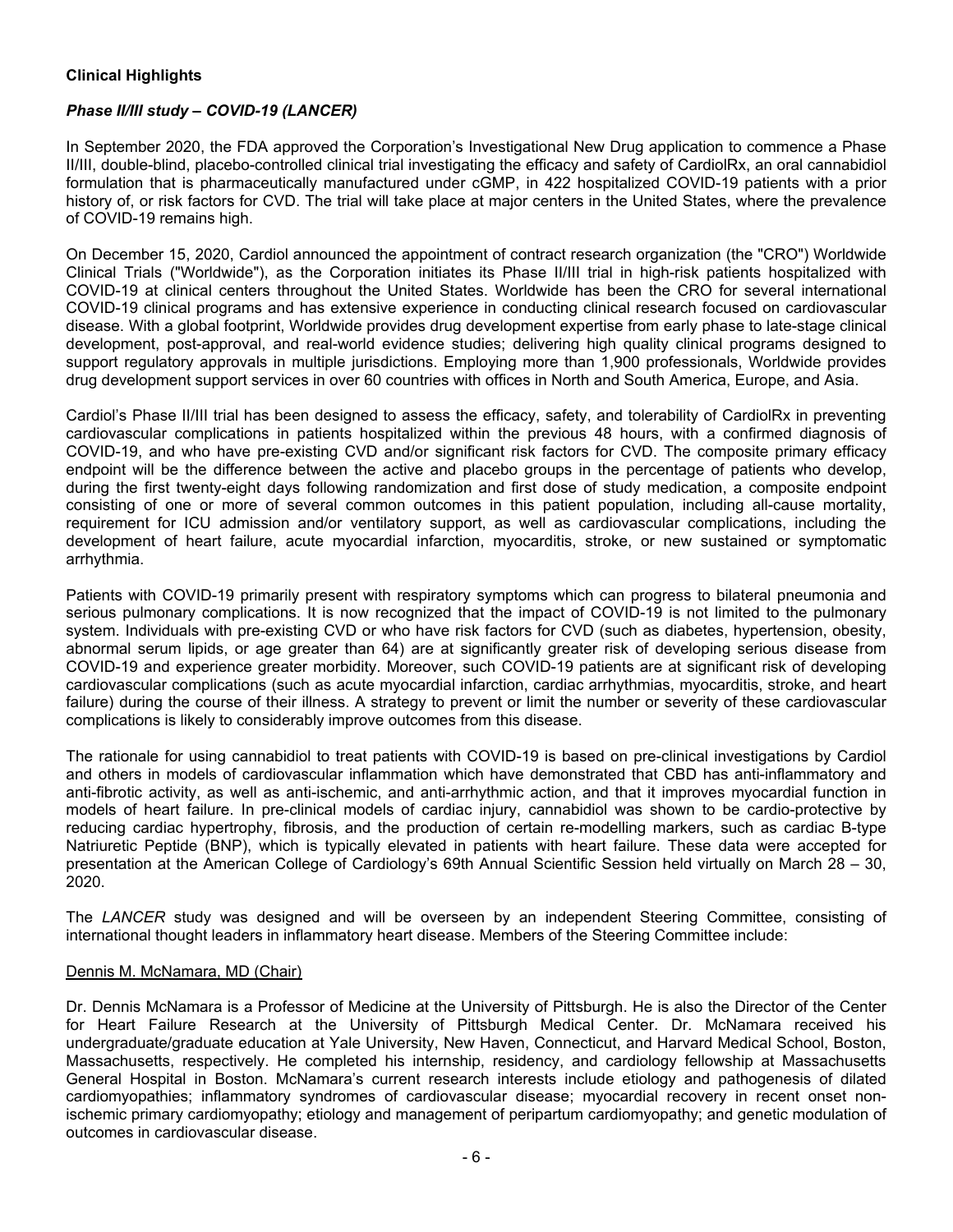#### Leslie T. Cooper, Jr., MD (Co-Chair)

Dr. Leslie T. Cooper, Jr., is a general cardiologist and the chair of the Mayo Clinic Enterprise Department of Cardiovascular Medicine, as well as chair of the Department of Cardiovascular Medicine at the Mayo Clinic in Florida. Dr. Cooper's clinical interests and research focus on clinical and translational studies of rare and undiagnosed cardiomyopathies, myocarditis, and inflammatory cardiac and vascular diseases, such as giant cell myocarditis, cardiac sarcoidosis, eosinophilic myocarditis, and Takayasu's arteritis. He has published over 130 original peerreviewed papers, as well as contributing to and editing books on myocarditis. In addition to his clinical and research work, Dr. Cooper is a fellow of the American College of Cardiology, the American Heart Association, the European Society of Cardiology Heart Failure Association, the International Society for Heart and Lung Transplantation, and the Society for Vascular Medicine and Biology. He is also the founder and former president of the Myocarditis Foundation and continues to serve on its Board of Directors.

#### Arvind Bhimaraj, MD

Dr. Arvind Bhimaraj is a specialist in Heart Failure and Transplantation Cardiology and is Assistant Professor of Cardiology, Institute for Academic Medicine, at Houston Methodist and at Weill Cornell Medical College, NYC. He has been Co-Director of the Heart Failure Research Laboratory at Houston Methodist since 2016. His area of focus is antifibrotic mechanisms and how to promote recovery of a damaged heart. Dr. Bhimaraj was a Heart Failure Fellow at the Cleveland Clinic from July 2010 to September 2011. Dr. Bhimaraj also specializes in Interventional Cardiology, is board certified in Cardiovascular Disease, and the author of numerous cardiovascular publications.

## Barry Trachtenberg, MD

Dr. Barry H. Trachtenberg is a cardiologist specializing in heart failure and cardiac transplantation. He is also the director of the Michael DeBakey Cardiology Associates Cardio-Oncology program, an evolving field devoted to prevention and management of cardiovascular complications of cancer therapies such as chemotherapy and radiation. His clinical experience includes heart failure and heart transplantation, mechanical support pumps, and cardiooncology. He has contributed to multiple publications related to advanced heart failure, cardiac transplantation, regenerative therapies, and ventricular assist devices. Dr. Trachtenberg is a member of the American Heart Association, the International Society for Heart and Lung Transplantation, the Heart Failure Society of America, and the International CardiOncology Society of North America.

#### Wai Hong Wilson Tang, MD

Dr. Wai Hong Wilson Tang is the Advanced Heart Failure and Transplant Cardiology specialist at the Cleveland Clinic in Cleveland, Ohio. Dr. Tang is also the Director of the Cleveland Clinic's Center for Clinical Genomics; Research Director, and staff cardiologist in the Section of Heart Failure and Cardiac Transplantation Medicine in the Sydell and Arnold Miller Family Heart & Vascular Institute at the Cleveland Clinic. He attended and graduated from Harvard Medical School in 1996, having over 23 years of diverse experience, especially in Advanced Heart Failure and Transplant Cardiology. Dr. Tang is affiliated with many hospitals including the Cleveland Clinic and cooperates with other doctors and physicians in medical groups including The Cleveland Clinic Foundation.

#### Peter Liu, MD

Dr. Peter Liu is the Chief Scientific Officer and Vice President, Research, of the University of Ottawa Heart Institute, and Professor of Medicine and Physiology at the University of Toronto and University of Ottawa. He was the former Scientific Director of the Institute of Circulatory and Respiratory Health at the Canadian Institutes of Health Research, the major federal funding agency for health research in Canada. Prior to that role, he was the inaugural Director of the Heart & Stroke/Lewar Centre of Excellence in Cardiovascular Research at University of Toronto. Dr. Liu received his MD from the University of Toronto, and postgraduate training at Harvard University. His laboratory investigates the causes and treatments of heart failure, the role of inflammation, and the identification of novel biomarkers and interventions in cardiovascular disease. Dr. Liu has published over 300 peer-reviewed articles in high impact journals and received numerous awards in recognition of his research and scientific accomplishments.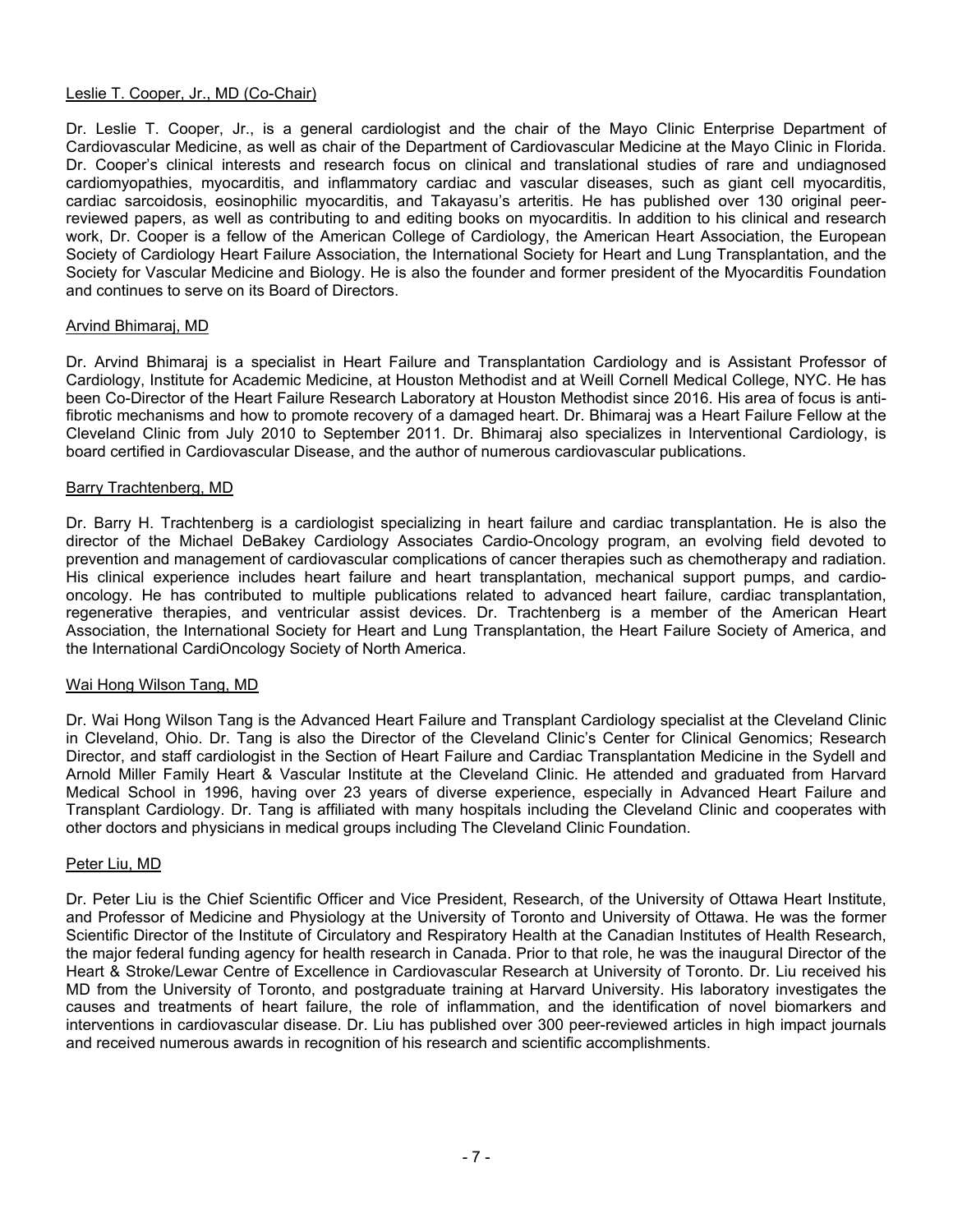## Carsten Tschöpe, MD

Dr. Carsten Tschöpe is Professor of Medicine and Cardiology. Vice Director of the Department of Internal Medicine and Cardiology, Charité Hospital, Freie Universität Berlin. He received his doctorate in medicine in 1993 and has over 140 peer - reviewed publications, including overview and book articles, and 120 international original articles. His research interests include inflammatory cardiomyopathy, diabetic cardiopathy, and ischemic cardiopathy. He also includes diastolic dysfunction, endothelial dysfunction, peptide systems, and experimental and clinical studies in cardiology and stem cells in his research studies. For his outstanding research work, Dr. Tschöpe was awarded the prestigious Arthur Weber Prize by the German Cardiac Society – Cardiovascular Research.

#### Matthias Friedrich, MD

Dr. Matthias Friedrich is Full Professor with the Departments of Medicine and Diagnostic Radiology at the McGill University in Montreal and Chief, Cardiovascular Imaging at the McGill University Health Centre. He is also Professor of Medicine at Heidelberg University in Germany. Dr. Friedrich earned his MD at the Friedrich-Alexander-University Erlangen-Nürnberg, Germany. He completed his training as an internist and cardiologist at the Charité University Medicine Center, Humboldt University in Berlin. Dr. Friedrich founded one of the first large Cardiovascular Magnetic Resonance centers in Germany at the Charité Hospital in Berlin. After his move to Canada, from 2004 to 2011, he was Director of the Stephenson Cardiovascular MR Centre at the Libin Cardiovascular Institute of Alberta and Professor of Medicine within the Departments of Cardiac Sciences and Radiology at the University of Calgary, Canada. From 2011 to 2015, he directed the Philippa and Marvin Carsley Cardiovascular MR Centre at the Montreal Heart Institute and was Michel and Renata Hornstein Chair in Cardiac Imaging at the Université de Montréal.

## Guilherme Oliveira, MD, MBA

Dr. Guilherme Oliveira is a Professor of Medicine and Chairman of Cardiovascular Sciences at the University of South Florida Health Morsani College of Medicine. He is also the Executive Director of the Tampa General Hospital Heart and Vascular Institute, located in Tampa, Florida. Dr. Oliveira received his Doctor of Medicine from Universidade Federal do Rio De Janeiro, Rio De Janeiro, Brazil and completed the Internal Medicine Residency Program at the Mayo Graduate School, Rochester, Minnesota. He served a Fellowship at the Baylor College of Medicine, Houston, Texas, and earned an MBA at the Massachusetts Institute of Technology, Cambridge, Massachusetts. Dr. Oliveira's areas of expertise include advanced heart failure; left ventricular assist devices; onco-cardiology; heart transplantation; and mechanical circulatory support. For his outstanding work, Dr. Oliveira was granted admission into the Fellowship of the American College of Cardiology.

On January 21, 2021, the Corporation announced the formation of the Data Safety Monitoring Committee (the "DSMC") and the Clinical Endpoint Committee (the "CEC"). The DSMC comprises independent experts who will assess the patient safety data, and, if needed, critical efficacy endpoints of the trial. In order to do so, the DSMC may review unblinded study information (on a patient level or treatment group level) during the conduct of the trial. After each data review, the DSMC will advise the study Steering Committee with recommendations for protocol modifications, if concerns over safety have developed, or that the study should continue according to the protocol if no concerns are identified. The DSMC will also perform an interim analysis after 200 patients have completed the study, to be certain that the investigational drug is not exposing trial patients to undo risk. Study management will also perform a blinded analysis at this time to determine if the expected number of endpoints have occurred or if the sample size for the study needs to be adjusted so that enough patients will be enrolled to achieve statistical significance.

The DSMC currently consists of three members:

- **Chair: Dr. Jean Lucien Rouleau** Professor and Former Dean, University of Montreal and Cardiologist, Montreal Heart Institute. Dr. Rouleau has an international reputation in cardiovascular research, particularly in basic mechanisms and improving the clinical care of patients with heart failure. His publication list includes more than 475 articles and seven book chapters;
- **Statistician: Dr. George Wells** Professor, School of Epidemiology, Public Health and Preventive Medicine, University of Ottawa and Director, Cardiovascular Research Methods Centre, University of Ottawa Heart Institute. Dr. Wells has worked extensively with governments and non-government research organizations, as well as private pharmaceutical and biotechnology companies. He has been an Investigator in over 240 research projects with research funding exceeding \$120 million. Dr. Wells is the author or co-author of over 400 published articles; and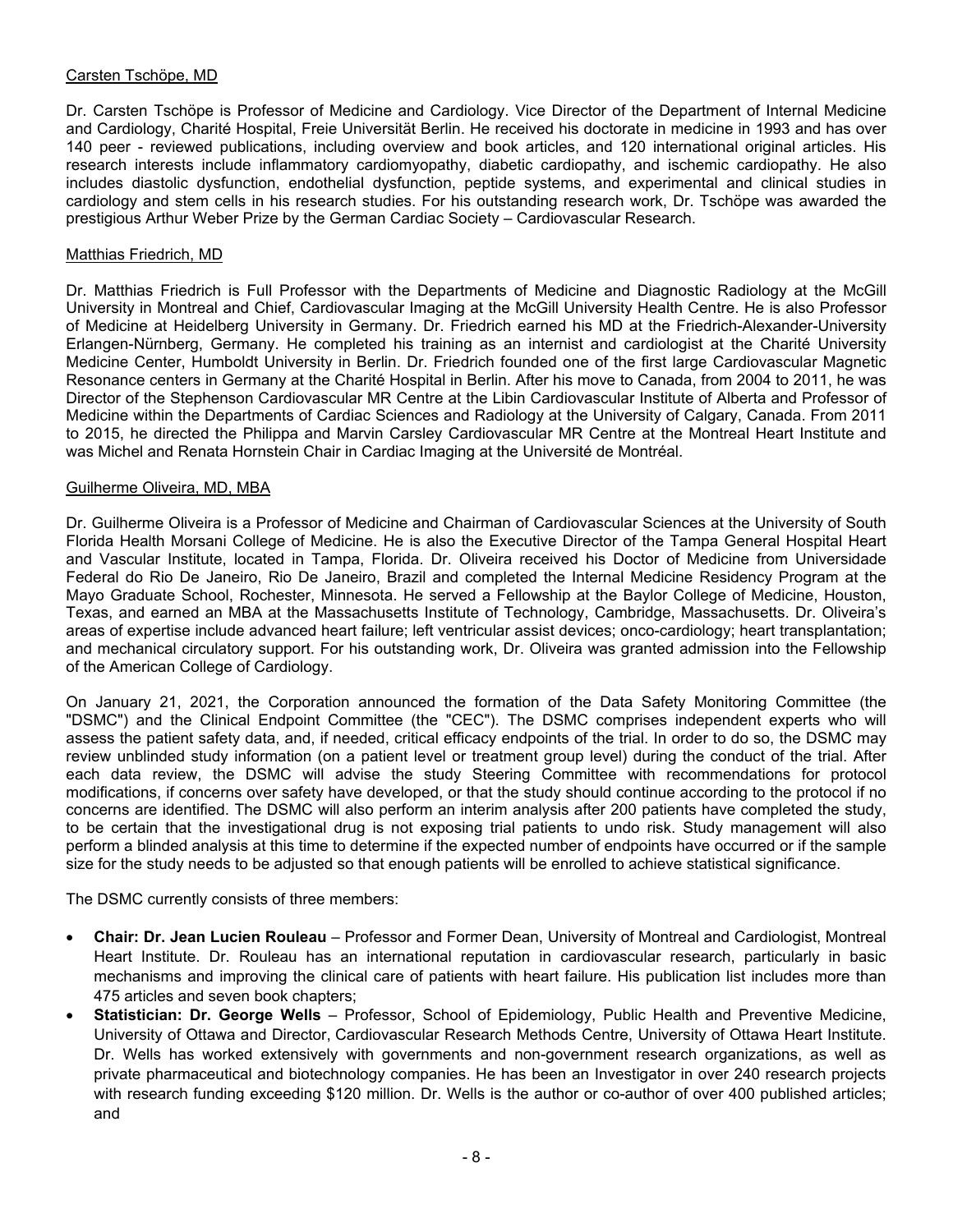**Dr. John Teerlink** – Professor of Medicine, University of California, San Francisco and Director of Heart Failure and the Echocardiographic Laboratory at the San Francisco Veterans Affairs Center. Dr. Teerlink is actively involved in many acute and chronic heart failure clinical trials, serving on endpoint, data safety monitoring and steering committees for numerous international cardiovascular studies. He currently serves on the Acute Heart Failure Committee of the European Society of Cardiology Heart Failure Association and has served on the National Committee on Heart Failure and Transplantation of the American Heart Association. Dr. Teerlink was profiled in *The Lancet* as an internationally recognized leader in heart failure.

The CEC comprises clinical experts in cardiology and Intensive Care and has been established to ensure accurate and consistent assessment of the trial endpoints and/or serious adverse events. In order to ensure an unbiased endpoint assessment, members of the CEC are blinded to treatment assignment. The goal of the CEC is to standardize endpoints and optimize data quality.

The CEC currently consists of three members:

- **Chair: Dr. Brent Mitchell** Professor of Cardiac Sciences and Former Director of the Libin Cardiovascular Institute, University of Calgary. Dr. Mitchell completed a Fellowship in Clinical Cardiology at Dalhousie University in Halifax, and a Fellowship in clinical electrophysiology at Stanford University Medical Centre, California. Dr. Mitchell's clinical practice and research interests are in the area of cardiac electrophysiology, particularly in the diagnosis and management of tachyarrhythmias. Dr. Mitchell has published several sentinel papers in the diagnosis and management of serious cardiac arrhythmias;
- **Dr. Maria Rosa Costanzo** Professor, Rush Medical College and Cardiologist, Advocate Health, Naperville, IL. Dr. Costanzo is Board Certified in Advanced Heart Failure and Cardiac Transplantation. Dr. Costanzo is currently the Medical Director of the Midwest Heart Specialists – Advocate Medical Group Heart Failure and Pulmonary Arterial Hypertension Programs, and Medical Director of the Edward Hospital Center for Advanced Heart Failure. Dr. Costanzo has published nearly 200 peer-reviewed manuscripts and is the author of numerous review papers, monographs, and book chapters; and
- **Dr. Courtney Bennett** Cardiologist and Intensive Care Physician, Director of Quality Improvement in the Cardiac Intensive Care Unit, Mayo Clinic, Rochester, MN. Dr. Bennett is a board-certified cardiologist and is board-eligible in critical care medicine. Her clinical interests include cardiac critical care and contrast echocardiography. Dr. Bennett is Mayo Quality Academy gold-certified and serves as the Director of Quality Improvement in the Cardiac Intensive Care Unit.

On April 28, 2021, Cardiol announced first patient enrolled in the Phase II/III study. Top-line data from the study is expected during H1, 2022. Cardiol has budgeted additional costs of approximately USD \$6.6 million for study execution and \$1.3 million for potential post study analysis.

Subject to study outcomes, Management's discussions with the FDA indicated that the design and scope of the Phase II/III trial may be used as a registration study in conjunction with any further studies, where required, in support of a New Drug Application. Cardiol may also involve a commercial partner from the pharmaceutical industry, with research, development and commercialization costs potentially being shared with its commercial partner.

## *Phase I study*

On April 12, 2021, the Corporation announced topline results from a Phase I single and multiple ascending dose clinical trial of CardiolRx.

The Phase I trial was a randomized, placebo-controlled, double-blind study designed to evaluate the safety, tolerability, and pharmacokinetic (PK) profile of CardiolRx at various dose levels. The study randomized 52 subjects (age range 25 to 60 years) to one of two groups. In Group A, there were three sub-groups, each involving 12 subjects (nine active and three placebo), with each subject receiving a single dose of 5 mg/kg or 15 mg/kg of CardiolRx, in either the fed or fasted state. In Group B, there were two sub-groups, each involving eight subjects (six active and two placebo) with each subject receiving 5 mg/kg or 15 mg/kg twice daily for six days. Serial blood samples were taken to measure the level of cannabidiol and its two main metabolites.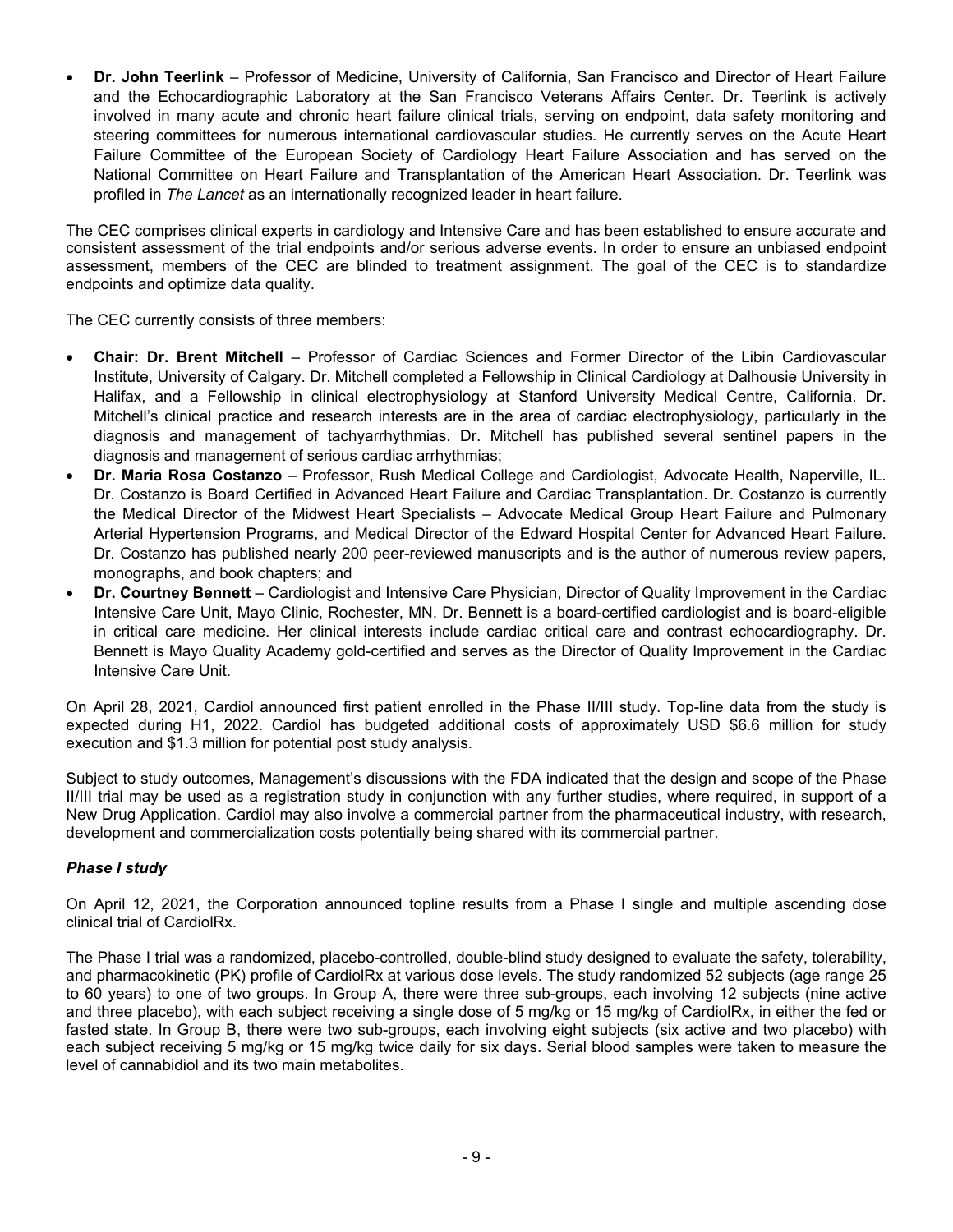Topline results demonstrated that CardiolRx was safe and generally well tolerated at all dose levels, with no serious adverse events reported in the study. Fifty-one of the 52 enrolled subjects completed all requirements of the protocol. Each subject had repeated standard measures of safety including physical examination (with vital signs), electrocardiogram (ECG) to monitor cardiac time intervals (particularly, the QTc interval, which is an important measure of the risk for abnormal heart rhythms), as well as a number of biochemical and coagulation laboratory tests. Despite the relatively high doses of CardiolRx administered during the study, there were no ECG or abnormal laboratory findings after six days of dosing; specifically, no elevation of liver enzymes or QTc changes were detected. The recorded adverse events were all mild or moderate in severity and were primarily related to the gastro-intestinal tract.

The results of the study formed an integral part of the Corporation's IND application with the FDA for an international Phase II clinical trial in acute myocarditis.

## *Phase II study – Acute myocarditis*

In August 2021, Cardiol received clearance from the FDA for its IND application for a Phase II clinical trial of CardiolRx in acute myocarditis. Cardiol's acute myocarditis program has been designed by an independent Steering Committee comprised of thought leaders in cardiology from North America and Europe. The study is expected to commence in Q1 2022, with patient recruitment estimated to take 12 to 18 months. Cardiol has predicted costs of this study, including the IND application, to be approximately \$600,000 for 2021; however, the total costs of the study cannot be determined at this stage as they will depend on a variety of factors.

If Cardiol determines that the Phase II study meets its objectives, it currently expects to undertake the next steps of its clinical development program, which would consist of a larger clinical study, the details of which will be determined in conjunction with discussions with the regulatory authorities. The Corporation expects the completion of this currently planned clinical development program, if undertaken, to take at least until 2025 and may involve a commercial partner from the pharmaceutical industry, with research, development, and commercialization costs potentially being shared with its commercial partner. Cardiol relies on CROs, clinical data management organizations, and consultants to assist with the design, conduct, supervision, and monitoring of pre-clinical and clinical studies. The total costs of the clinical development program cannot be determined at this stage as they will depend on a variety of factors.

Acute myocarditis is characterized by inflammation in the heart muscle (myocardium). It has many causes but the most common is a viral infection. In a proportion of patients, the inflammation in the heart persists and causes decreased heart function with symptoms and signs of heart failure. In some cases, this becomes progressive and leads to a chronic dilated cardiomyopathy, which is the most common reason for heart transplantation.

Since people with acute myocarditis have heart failure, its treatment is based on standard-of-care recommendations for heart failure. This includes diuretics, ACE inhibitors, angiotensin receptors blockers, beta blockers, and aldosterone inhibitors. For those with a fulminant presentation, intensive care is often required, with the use of inotropic medications (to increase the force of the heart muscle contraction) and, occasionally, heart-lung bypass or ventricular assist devices. There is otherwise no specific treatment for acute myocarditis. Although some patients have responded to therapy with immuno-suppressive therapy (azathioprine) added to steroids, the data are not conclusive enough to be the recommended therapy. Immune-modulation therapy with immune globulin has been trialed but without clear success.

A number of published studies have shown that cannabidiol has anti-inflammatory activities in a range of experimental inflammatory pathologies. In particular, cannabidiol has been shown to reduce vascular inflammation and inflammation in the heart in a model of myocarditis. The Corporation's studies in an experimental model of heart failure have confirmed the anti-inflammatory activity, as well as a prominent anti-fibrotic action of cannabidiol. Increasing fibrosis leads to progression of the heart dysfunction. Based upon this evidence, cannabidiol has the potential to offer therapeutic benefits in the treatment for myocarditis.

Acute myocarditis is a rare disease but is still a significant cause of acute heart failure and death in younger individuals and remains the most common cause of sudden cardiac death in people under 35 years of age. The most recent data from the 'Global Burden of Disease Study' suggests that the prevalence of myocarditis is approximately 22/100,000 persons (estimated U.S. patient population of 73,000), qualifying the condition as an orphan disease in the U.S. and in Europe.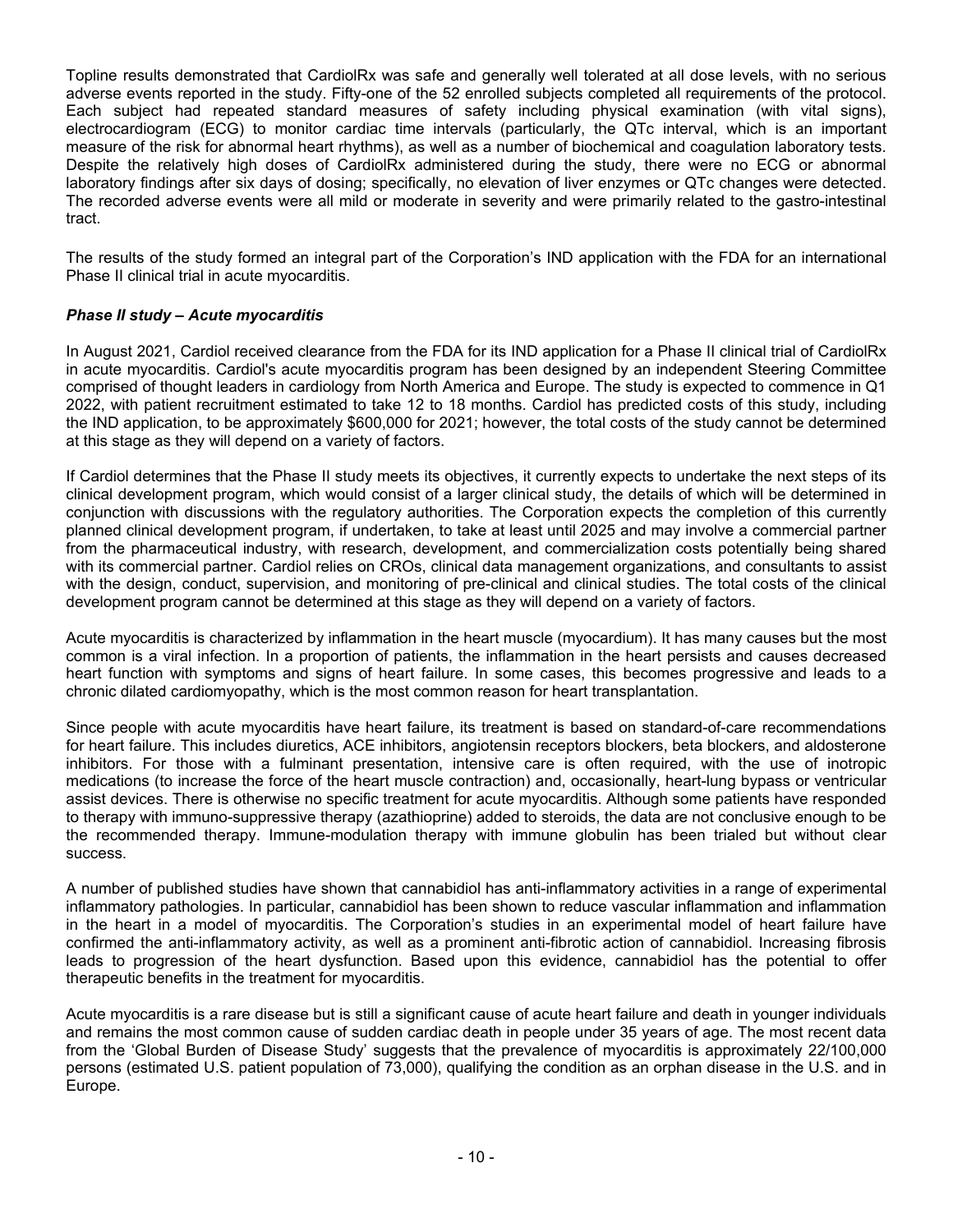Based on the large body of experimental evidence of the impressive anti-inflammatory activity of cannabidiol in models of cardiovascular disease, Cardiol believes that there is a significant opportunity to develop a therapy for acute myocarditis that would be eligible for designation as an Orphan Drug and has determined this to be its best opportunity to pursue an Orphan Drug therapy. As a comparison, the U.S. orphan drug program was successfully utilized to accelerate the first FDA approval of cannabidiol for the treatment of seizures associated with two rare and severe forms of epilepsy, Dravet syndrome and Lennox-Gastaut syndrome.

Members of Cardiol's Acute Myocarditis Steering Committee are included above under "Phase II/III study – COVID-19 (LANCER)."

# **Outlook**

The Corporation expects that the September 30, 2021 working capital of \$28,368,711 will be sufficient to fund operations and capital requirements for more than 12 months (see "Operational Highlights - Subsequent to September 30, 2021").

During the next 12 months, the Corporation expects the following corporate milestones to be the key drivers of shareholder value. These timelines could be affected by the current COVID-19 pandemic (see "Risk Factors - COVID-19 pandemic" below).

- 1. Complete enrollment of 422 patients in International Phase II/III COVID-19 trial investigating the cardioprotective properties of CardiolRx;
- 2. Commence an international Phase II acute myocarditis trial;
- 3. Complete pre-clinical development of a subcutaneous cannabidiol formulation of CardiolRx for treatment of chronic heart failure, a leading cause of death and hospitalization in North America;

## **Use of Offering Proceeds**

The Corporation may reallocate the net offering proceeds from time to time depending upon our growth strategy relative to market and other conditions in effect at the time. Until we expend the net offering proceeds, we will hold them in cash and/or invest them in short-term, interest-bearing, investment-grade securities.

A comparison between the projected use of proceeds for the two-year period subsequent to closing the offering, as disclosed in the Corporation's prospectus dated May 26, 2020, and spending from June 4, 2020 (offering closing date) to September 30, 2021 is as follows:

| Use of Proceeds                            | Amountl   | Spent     | <b>Remaining</b> |
|--------------------------------------------|-----------|-----------|------------------|
| Clinical Trials (Phase I and Phase II/III) | 6,400,000 | 4,081,822 | 2,318,178        |
| Pre-clinical studies                       | 900,000   | 900,000   |                  |
| <b>Product Development</b>                 | 1,100,000 | 163,823   | 936,177          |
| Marketing & Business Development           | 900,000   | 94,897    | 805,103          |

A comparison between the projected use of proceeds for the two-year period subsequent to closing the offering, as disclosed in the Corporation's prospectus dated April 30, 2021, and spending from May 12, 2021 (offering closing date) to September 30, 2021 is as follows:

| Use of Proceeds                                          | Amountl   | Spentl   | Remaining |
|----------------------------------------------------------|-----------|----------|-----------|
| <b>Phase II/III Clinical Trials in Acute Myocarditis</b> | 6,500,000 | 161,583  | 6.338.417 |
| Pre-clinical studies                                     | 1.500.000 | 239.1721 | 1.260.828 |
| Research and Development of Subcutaneous Formulation     | 4.000.000 |          | 4.000.000 |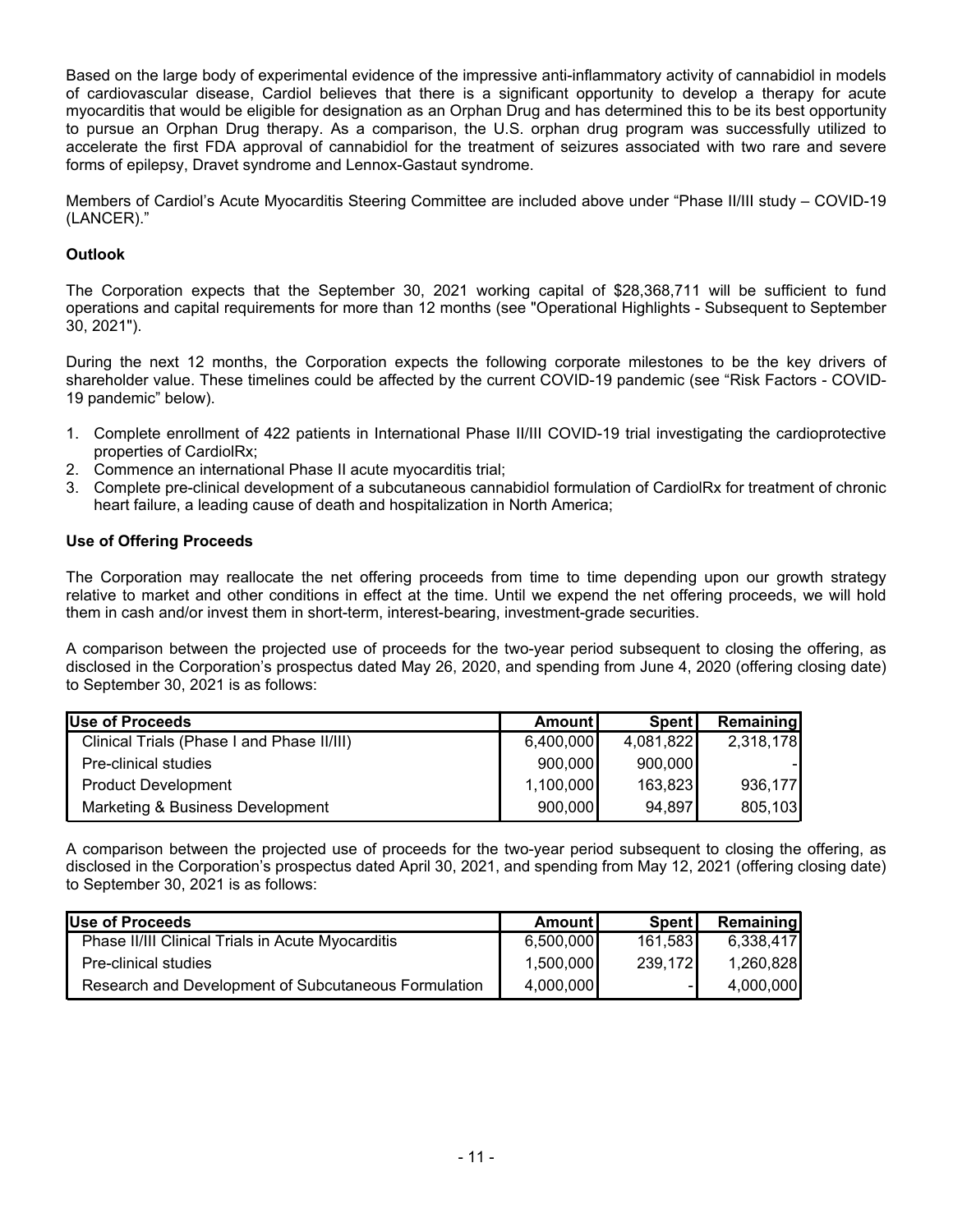## **Summary of Quarterly Results**

The Corporation's quarterly information in the table below is prepared in accordance with IFRS.

| <b>Total</b>                      |                |              | <b>Profit or (Loss)</b>  | <b>Total</b>  |
|-----------------------------------|----------------|--------------|--------------------------|---------------|
|                                   | <b>Revenue</b> |              | Per Share <sup>(9)</sup> | <b>Assets</b> |
| <b>Three Months Ended</b>         | (\$)           | Total $(\$)$ | $($ \$)                  | (\$)          |
| September 30, 2021(1)             | nil            | (9,909,991)  | (0.23)                   | 31,731,649    |
| June 30, 2021 <sup>(2)</sup>      | 78,760         | (6,560,943)  | (0.16)                   | 36,749,684    |
| March 31, 2021 <sup>(3)</sup>     | nil            | (8,909,848)  | (0.26)                   | 21,097,832    |
| December 31, 2020 <sup>(4)</sup>  | nil            | (9,666,527)  | (0.15)                   | 15,893,181    |
| September 30, 2020 <sup>(5)</sup> | nil            | (4,401,243)  | (0.13)                   | 24,455,341    |
| June 30, 2020 <sup>(6)</sup>      | nil            | (3,624,518)  | (0.13)                   | 27,421,000    |
| March 31, 2020 <sup>(7)</sup>     | nil            | (2,948,647)  | (0.11)                   | 13,351,298    |
| December 31, 2019 <sup>(8)</sup>  | nil            | (3,058,709)  | (0.12)                   | 15,502,865    |

Note:

- 1. Net loss of \$9,909,991 included general and administration of \$7,571,515 and research and development of \$2,592,094.
- 2. Net loss of \$6,560,943 included general and administration of \$4,430,388 and research and development of \$2,071,681.
- 3. Net loss of \$8,909,848 included general and administration of \$6,301,398 and research and development of \$2,678,812.
- 4. Net loss of \$9,666,527 included research and development of \$7,240,594 and general and administration of \$2,377,762.
- 5. Net loss of \$4,401,243 included general and administration \$2,494,297 and research and development of \$1,916,486.
- 6. Net loss of \$3,624,518 included general and administration of \$2,750,456 and research and development of \$833,536.
- 7. Net loss of \$2,948,647 included general and administration of \$2,465,095 and research and development of \$611,875.
- 8. Net loss of \$3,058,709 included general and administration of \$2,250,038 and research and development of \$1,041,188.
- 9. Basic and fully diluted.

#### **Discussion of Operations**

#### **Three months ended September 30, 2021, compared to the three months ended September 30, 2020**

For the three months ended September 30, 2021, the Corporation's net loss was \$9,909,991, compared to a net loss of \$4,401,243 for the three months ended September 30, 2020. The increase in net loss of \$5,508,748 is a result of the following: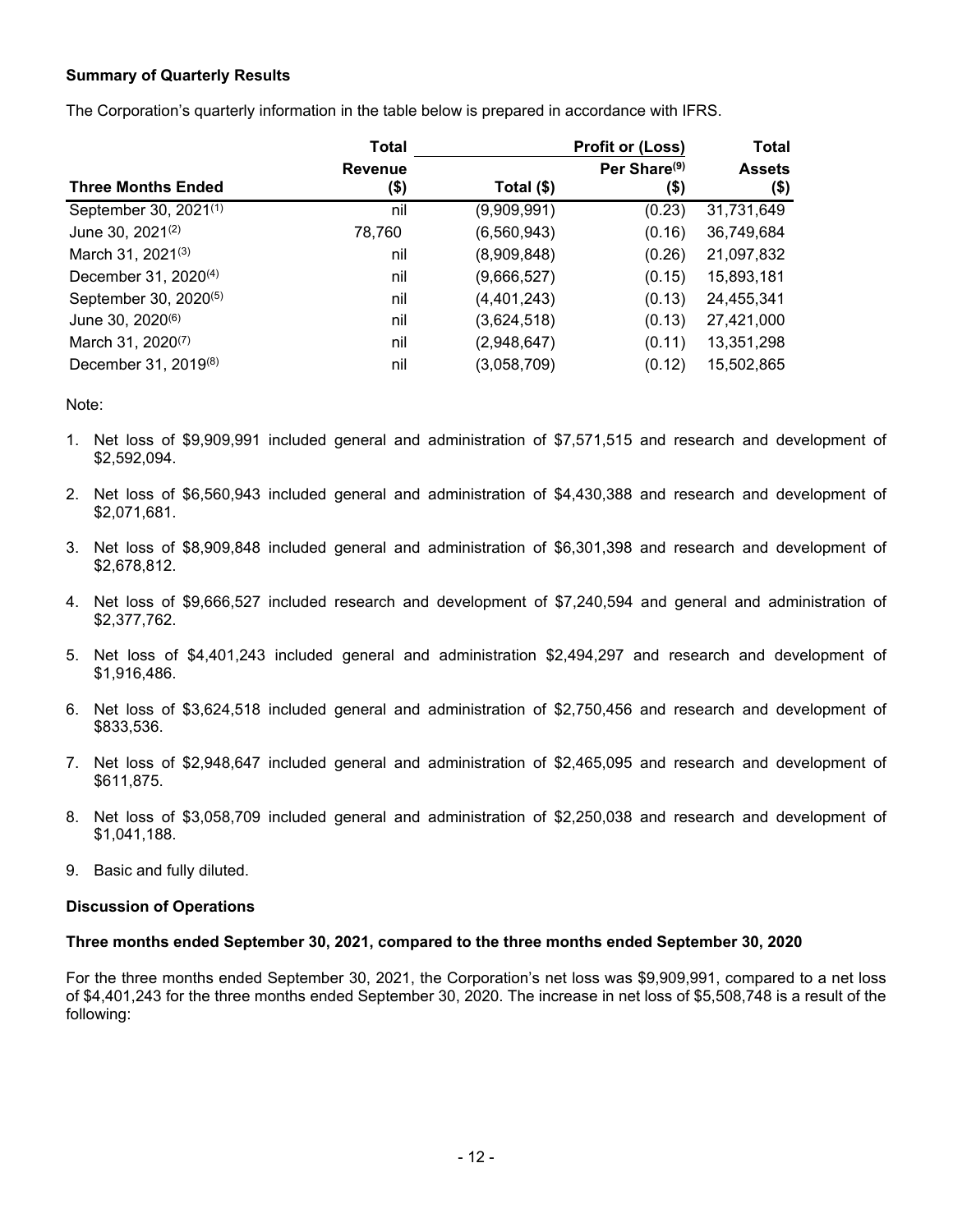- General and administration expense increased to \$7,571,515 for the three months ended September 30, 2021, compared to \$2,494,297 for the three months ended September 30, 2020. During the three months ended September 30, 2021, the Corporation's operations increased significantly due to clinical trials in progress, as well as additional pre-clinical research. As a result of the increased activity, the Corporation incurred additional costs due to hiring additional employees as well as other related administrative expenses. Furthermore, due to the recent listing on the Nasdaq and financing initiatives, the Corporation has incurred additional costs associated with corporate communications and investor relations.
- Research and development increased to \$2,592,094 for the three months ended September 30, 2021, compared to \$1,916,486 for the three months ended September 30, 2020. During the three months ended September 30, 2021, the Corporation incurred increased research and development costs related to basic science, pre-clinical studies, and clinical studies, specifically relating to the Phase II/III COVID-19 trial.

## **Nine months ended September 30, 2021, compared to the nine months ended September 30, 2020**

For the nine months ended September 30, 2021, the Corporation's net loss was \$25,380,782, compared to a net loss of \$10,974,408 for the nine months ended September 30, 2020. The increase in net loss of \$14,406,374 is a result of the following:

- General and administration expenses increased to \$18,303,301 for the nine months ended September 30, 2021, compared to \$7,709,848 for the nine months ended September 30, 2020. During the nine months ended September 30, 2020, the Corporation's operations increased significantly due to clinical trials in progress, as well as additional pre-clinical research. As a result of the increased activity, the Corporation incurred additional costs due to hiring additional employees as well as other related administrative expenses. Furthermore, due to the recent listing on the Nasdaq and financing initiatives, the Corporation has incurred additional costs associated with corporate communications and investor relations.
- Research and development increased to \$7,342,587 for the nine months ended September 30, 2021, compared to \$3,361,897 for the nine months ended September 30, 2020. During the nine months ended September 30, 2021, the Corporation incurred increased research and development costs related to basic science, pre-clinical studies, and clinical studies, specifically relating to the Phase II/III COVID-19 trial.

#### **Capital Management**

The Corporation manages its capital to ensure sufficient financial flexibility to achieve the ongoing business objectives including research activities, funding of future growth opportunities, and pursuit of acquisitions.

The Corporation monitors its capital structure and makes adjustments according to market conditions in an effort to meet its objectives given the current outlook of the business and industry in general. The Corporation may manage its capital structure by issuing new shares, repurchasing outstanding shares, adjusting capital spending, or disposing of assets. The capital structure is reviewed by Management and the Board of Directors on an ongoing basis.

The Corporation considers its capital to be total equity, comprising share capital, warrants, and contributed surplus, less accumulated deficit which at September 30, 2021, totaled \$29,085,478 (December 31, 2020 – \$13,270,353).

The Corporation manages capital through its financial and operational forecasting processes. The Corporation reviews its working capital and forecasts its future cash flows based on operating expenditures, and other investing and financing activities. The forecast is updated based on activities related to its research programs. Selected information is provided to the Board of Directors.

The Corporation is not currently subject to any capital requirements imposed by a lending institution or regulatory body. The Corporation expects that its capital resources will be sufficient to discharge its liabilities as of the current statement of financial position date.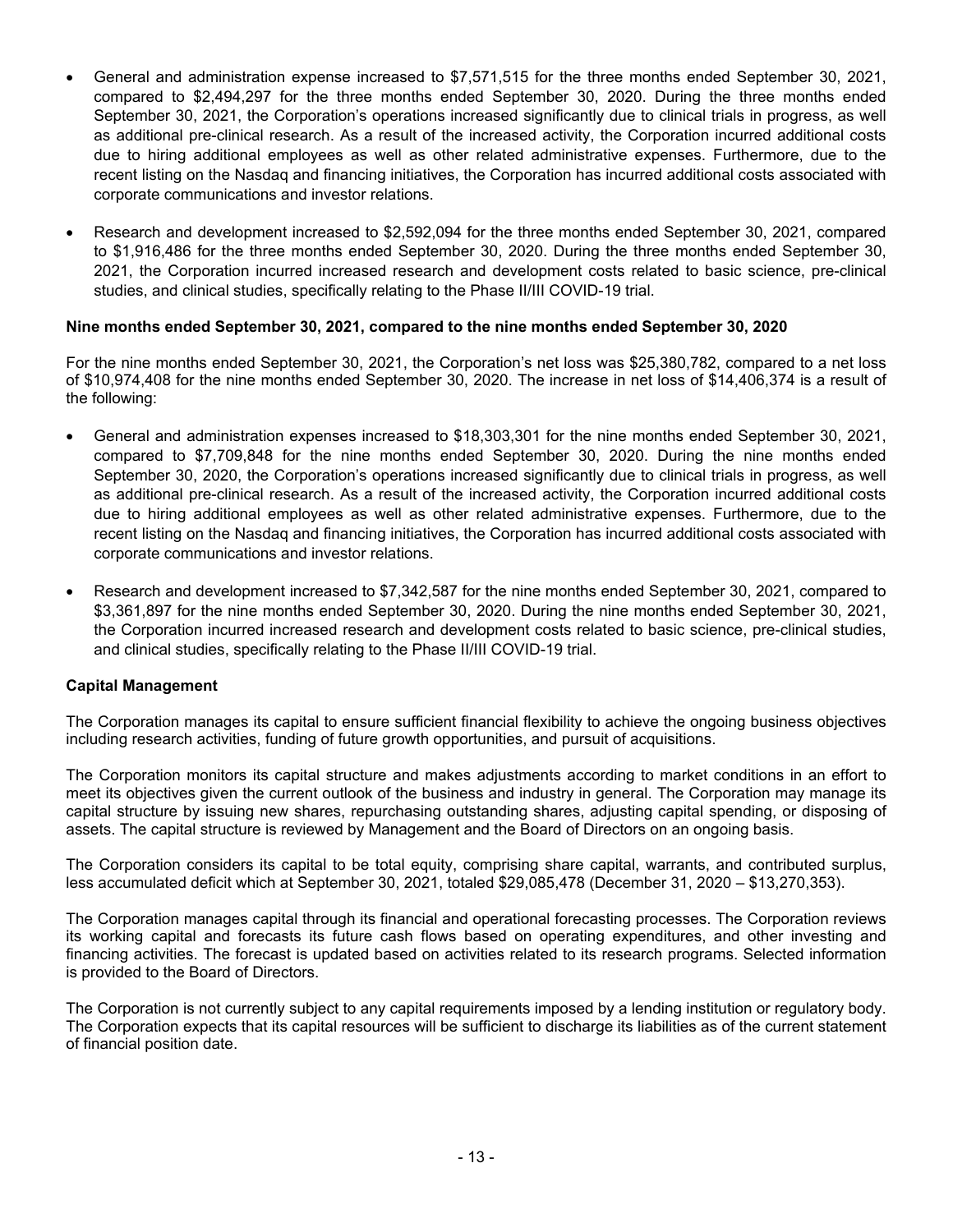#### **Off-Balance Sheet Arrangements**

As of the date of this MD&A, the Corporation does not have any off-balance sheet arrangements that have, or are reasonably likely to have, a current or future effect on the results of operations or financial condition of the Corporation, including, and without limitation, such considerations as liquidity and capital resources.

#### **Liquidity and Financial Position**

At September 30, 2021, Cardiol had \$28,652,391 in cash and cash equivalents (December 31, 2020 – \$14,025,187). As of November 11, 2021, the Corporation's current cash balance is \$85,652,125.

At September 30, 2021, accounts payable and accrued liabilities were \$2,518,540 (December 31, 2020 – \$2,466,262). The Corporation's cash and cash equivalents balances as at September 30, 2021 and December 31, 2020 are sufficient to pay these liabilities.

The Corporation currently has minimal operating revenues and therefore must utilize its funds from financing transactions to maintain its capacity to meet ongoing operating activities.

As of September 30, 2021, December 31, 2020, and to the date of this MD&A, the cash resources of Cardiol are held with one Canadian chartered bank. The Corporation has no variable interest rate debt and its credit and interest rate risk is minimal. Accounts payable and accrued liabilities are short-term and non-interest bearing.

#### **For the 2021 Fiscal Period**

Cash and cash equivalents used in operating activities were \$19,543,366 for the nine months ended September 30, 2021. Operating activities were affected by a net loss of \$25,380,782 and the net change in non-cash working capital balances of \$1,310,901 offset partially by non-cash adjustments of \$7,148,317. Non-cash adjustments mainly consisted of \$3,909,056 for share-based compensation and \$3,048,365 for expenses settled through the grant of common shares. Non-cash working capital was the result of an increase in prepaid expenses of \$1,215,697, a decrease in inventory of \$17,968, an increase in accounts payable and accrued liabilities of \$52,278, an increase in accounts receivable of \$65,799, and an increase in other receivables of \$99,651.

Cash and cash equivalents used in investing activities were \$12,916 for the nine months ended September 30, 2021.

Cash and cash equivalents provided by financing activities were \$34,183,486 for the nine months ended September 30, 2021, mainly as a result of the proceeds from warrants and stock options exercised, as well as the issuance of units, net of share issuance cost on the closing of the offering on May 12, 2021.

## **Use of Working Capital**

As of September 30, 2021, Cardiol's working capital was \$28,368,711. Based on current projections, Cardiol believes that this amount is sufficient to meet its planned development activities for more than 12 months as described in the "Outlook" section above.

The Corporation has material commitments and obligations for cash resources set out below.

| <b>Contractual Obligations</b> | Total<br>(\$) | Up to 1 year<br>(\$) | $1 - 3$ years<br>(\$) | $4 - 5$ years<br>(\$) | After 5<br>years<br>(\$) |
|--------------------------------|---------------|----------------------|-----------------------|-----------------------|--------------------------|
| Amounts payable and            | 2,518,540     | 2,518,540            | Nil                   | Nil                   | Nil                      |
| other liabilities              |               |                      |                       |                       |                          |
| Office lease $(1)$             | 283,618       | 104,914              | 178,704               | Nil                   | Nil                      |
| Consulting agreements          | 464,444       | 397,422              | 67,022                | Nil                   | Nil                      |
| Contract research              | 1,390,981     | 1,390,981            | Nil                   | Nil                   | Nil                      |
| Total                          | 4,657,583     | 4,411,857            | 245,726               | <b>Nil</b>            | <b>Nil</b>               |

#### Note:

(1) The Corporation has leased premises from third parties.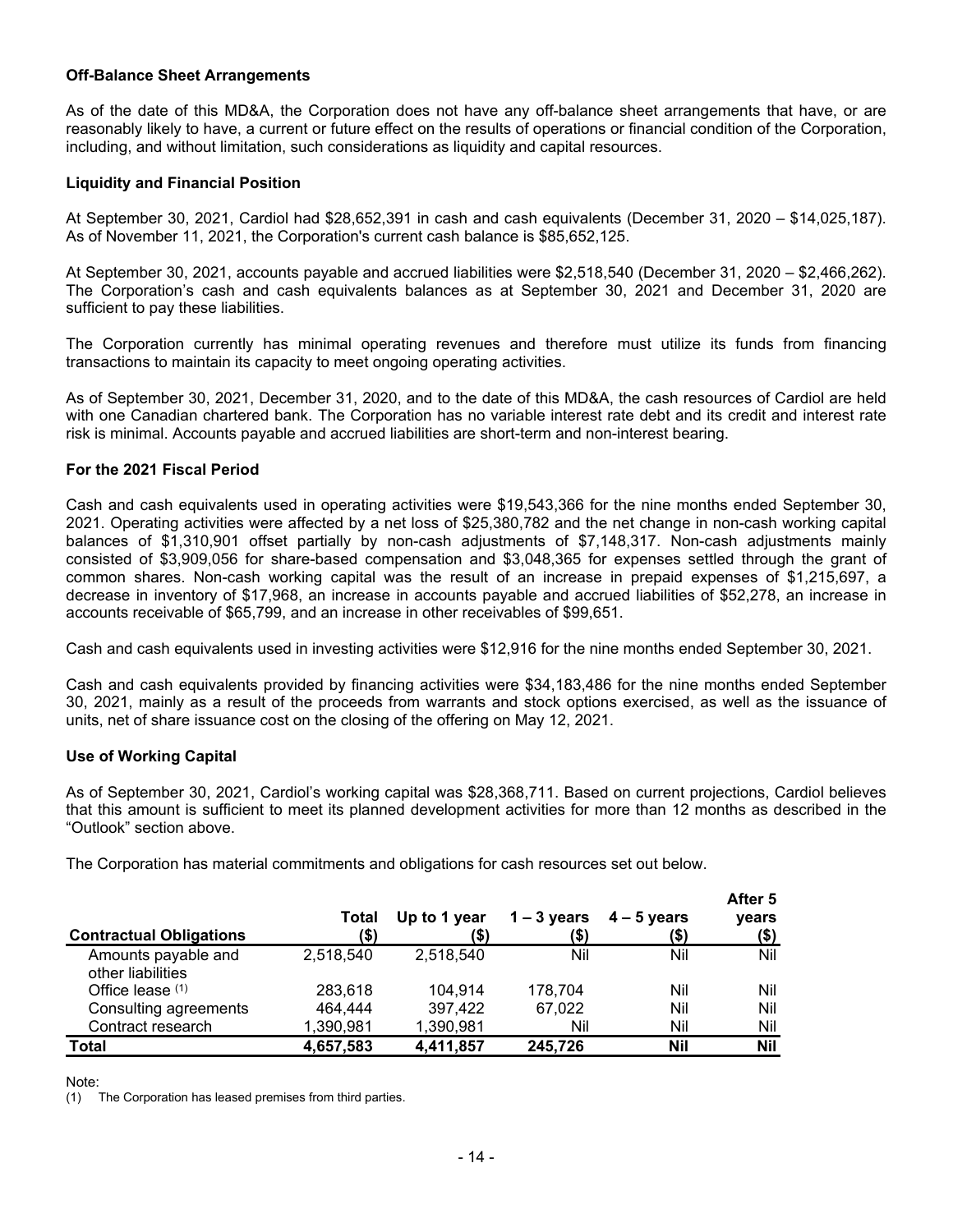## **Related Party Transactions**

- a) The Corporation entered into the following transactions with related parties:
	- i. Included in research and development expense is \$291,844 and \$1,072,580 for the three and nine months ended September 30, 2021 (three and nine months ended September 30, 2020 - \$589,370 and \$1,009,490) paid to a company, Dalton Chemical Laboratories, Inc. operating as Dalton, that is related to a director (Peter Pekos). Mr. Pekos is also the President and CEO of Dalton. As at September 30, 2021, \$781,799 (December 31, 2020 - \$505,195) was owed to this company and this amount was included in accounts payable and accrued liabilities and \$33,927 (December 31, 2020 - \$1,470) was paid to this company and was included in prepaid expenses. Cardiol entered into an exclusive master services agreement with Dalton for the exclusive supply of pharmaceutical cannabidiol, and Cardiol has subcontracted the manufacturing of its drug product candidates to Dalton.
- b) Key management personnel are those persons having authority and responsibility for planning, directing, and controlling the activities of the Corporation directly or indirectly, including any Directors (executive and nonexecutive) of the Corporation. Remuneration of Directors and key management personnel of the Corporation, except as noted in (a) above, was as follows:

|                       | (S)     | Three months ended Three months ended Nine months ended Nine months ended<br>September 30, 2021 September 30, 2020 September 30, 2021 September 30, 2020<br>(\$' |           | (S)       |
|-----------------------|---------|------------------------------------------------------------------------------------------------------------------------------------------------------------------|-----------|-----------|
| Salaries and benefits | 559.845 | 339.369                                                                                                                                                          | 1,995,733 | 1,141,957 |
| Share-based payments  | 358,126 | 135.559                                                                                                                                                          | 811.774   | 504.760   |
|                       | 917.971 | 474,928                                                                                                                                                          | 2,807,507 | 1,646,717 |

As at September 30, 2021, nil (December 31, 2020 - \$190,940) was owed to key management personnel and this amount was included in accounts payable and accrued liabilities.

#### **Critical Accounting Judgments, Estimates, and Assumptions**

The preparation of the Financial Statements requires Management to make certain estimates, judgments, and assumptions that affect the reported amounts of assets and liabilities at the date of the Financial Statements and reported amounts of expenses during the reporting period. Actual outcomes could differ from these estimates. The Financial Statements include estimates that, by their nature, are uncertain. The impacts of such estimates are pervasive throughout the Financial Statements and may require accounting adjustments based on future occurrences. Revisions to accounting estimates are recognized in the period in which the estimate is revised and future periods if the revision affects both current and future periods. These estimates are based on historical experience, current and future economic conditions, and other factors, including expectations of future events that are believed to be reasonable under the circumstances.

#### **Critical accounting estimates**

Significant assumptions about the future that Management has made that could result in a material adjustment to the carrying amounts of assets and liabilities, in the event that actual results differ from assumptions made, relate to, but are not limited to, the following:

- The inputs used in the Black-Scholes valuation model that were based on unobservable assumptions when the Corporation was private at the time of issuance of the equity instruments (share price and volatility) in accounting for share-based payment transactions. Share-based payments are valued on the date of grant;
- The estimate of the percentage of completion of certain research and development agreements;
- The valuation of the income tax noncurrent asset would increase if there was virtual certainty that the tax benefit of net operating losses could be applied to future periods' taxable income; and
- Intangible assets are comprised of the exclusive global license. Intangible assets are initially stated at cost, less accumulated amortization and accumulated impairment losses. Intangible assets with finite useful lives are amortized over their estimated useful lives. The exclusive global license's useful life is nine years.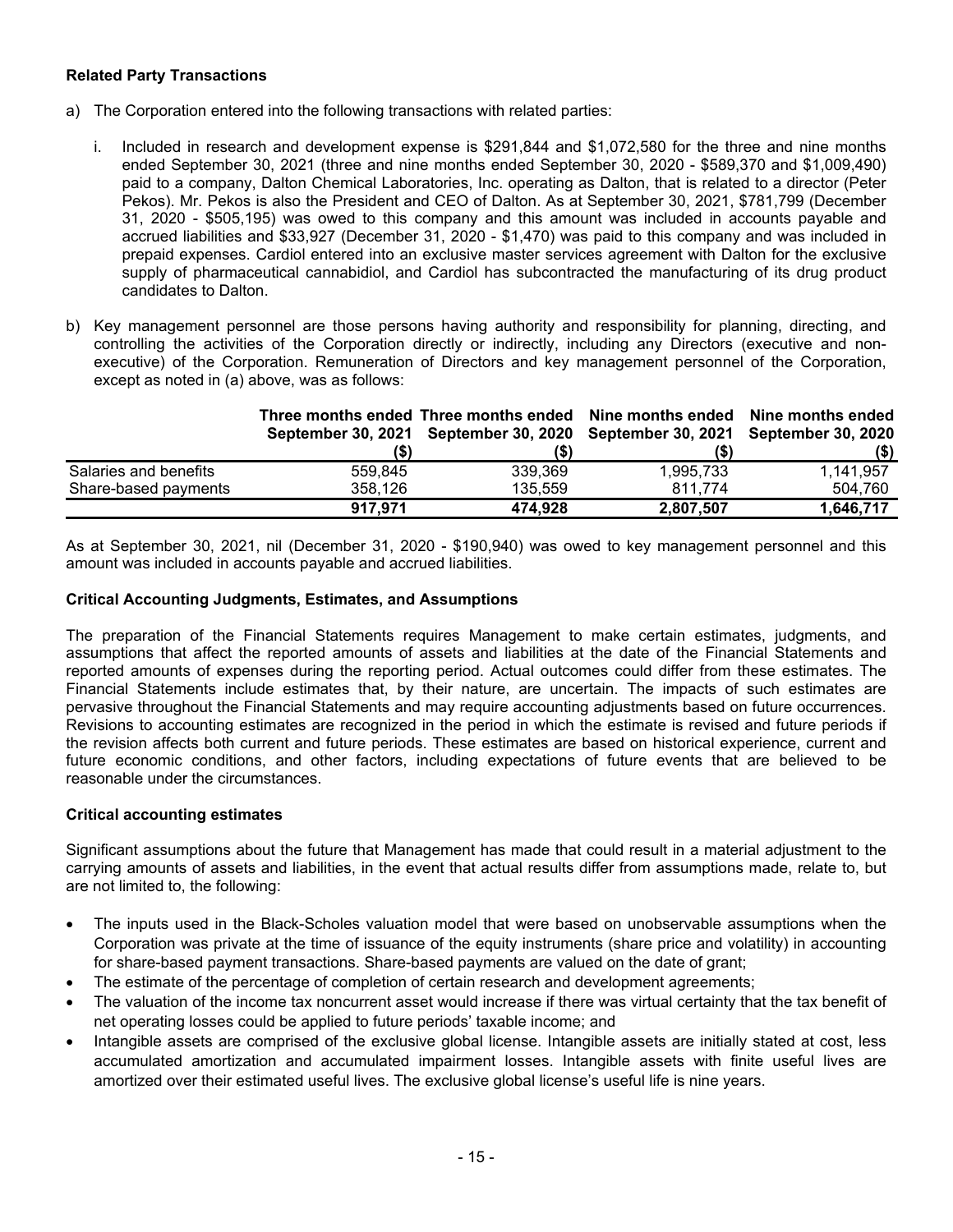## **Critical accounting judgments**

- Management applied judgment in determining the functional currency of the Corporation as Canadian dollars;
- Management applied judgment in determining the Corporation's ability to continue as a going concern. The Corporation has incurred significant losses since inception. Management determined that a material going concern uncertainty does not exist due to the sufficient working capital to support their planned expenditure levels. Future financing may come from product sales, licensing arrangements, research and commercial development partnerships, government grants, and/or corporate finance arrangements;
- Management's assessment that no impairment exists for intangible assets, based on the facts and circumstances that existed during the period; and
- Management's assessment of the impact the novel coronavirus (COVID-19) pandemic will have on operations (see "Risk Factors - COVID-19 pandemic" below).

#### **Share Capital**

Other than as described below, as of the date of this MD&A, there are no equity or voting securities of the Corporation outstanding, and no securities convertible into, or exercisable or exchangeable for, voting or equity securities of the Corporation.

As of the date of this MD&A, the outstanding capital of the Corporation includes 60,954,499 issued and outstanding common shares, of which 75,000 common shares are subject to vesting of 1/3 on each of March 29, 2022, September 29, 2022, and March 29, 2023; 100,000 common shares are subject to vesting of 1/4 on each of November 17, 2021, February 17, 2022, May 17, 2022, and August 17, 2022; 1,020,000 Meros Special Warrants convertible automatically into common shares (upon the Corporation achieving the Meros Milestone) for no additional consideration pursuant to the Meros License Agreement; 400,000 common shares issuable to Dalton if Dalton meets certain performance objectives, and stock options, warrants and performance share units as shown below:

#### Stock Options

|                    | <b>Exercise</b> | <b>Options</b> | <b>Options</b> |
|--------------------|-----------------|----------------|----------------|
| <b>Expiry date</b> | price (\$)      | outstanding    | exercisable    |
| June 22, 2022      | 2.58            | 83,334         | 83,334         |
| February 8, 2023   | 4.56            | 416,666        | 416,666        |
| February 18, 2023  | 4.80            | 560,000        | 405,000        |
| February 23, 2023  | 4.46            | 130,000        | 80,000         |
| October 15, 2024   | 3.23            | 76,666         | 56,666         |
| December 2, 2024   | 4.08            | 60,000         | 20,000         |
| December 5, 2024   | 3.69            | 60,000         | 45,000         |
| February 23, 2025  | 3.54            | 86,300         | 86,300         |
| August 16, 2025    | 5.00            | 200,000        | 200,000        |
| August 19, 2025    | 2.12            | 100,000        | 33,333         |
| August 30, 2025    | 5.00            | 580,000        | 580,000        |
| October 7, 2025    | 2.90            | 35,000         | 11,667         |
| December 2, 2025   | 2.59            | 130,000        |                |
| January 2, 2026    | 4.30            | 150,000        | 150,000        |
| January 24, 2026   | 5.34            | 60,000         | 40,000         |
| March 29, 2026     | 4.51            | 400,000        |                |
| April 1, 2026      | 5.77            | 140,000        | 93,333         |
| April 4, 2026      | 5.42            | 60,000         | 40,000         |
| May 12, 2026       | 3.00            | 75,000         |                |
| June 5, 2026       | 3.26            | 60,000         |                |
| August 16, 2026    | 3.26            | 60,000         |                |
| August 24, 2026    | 3.81            | 140,000        |                |
| September 13, 2026 | 4.88            | 55,000         |                |
| <b>Total</b>       |                 | 3,717,966      | 2,341,299      |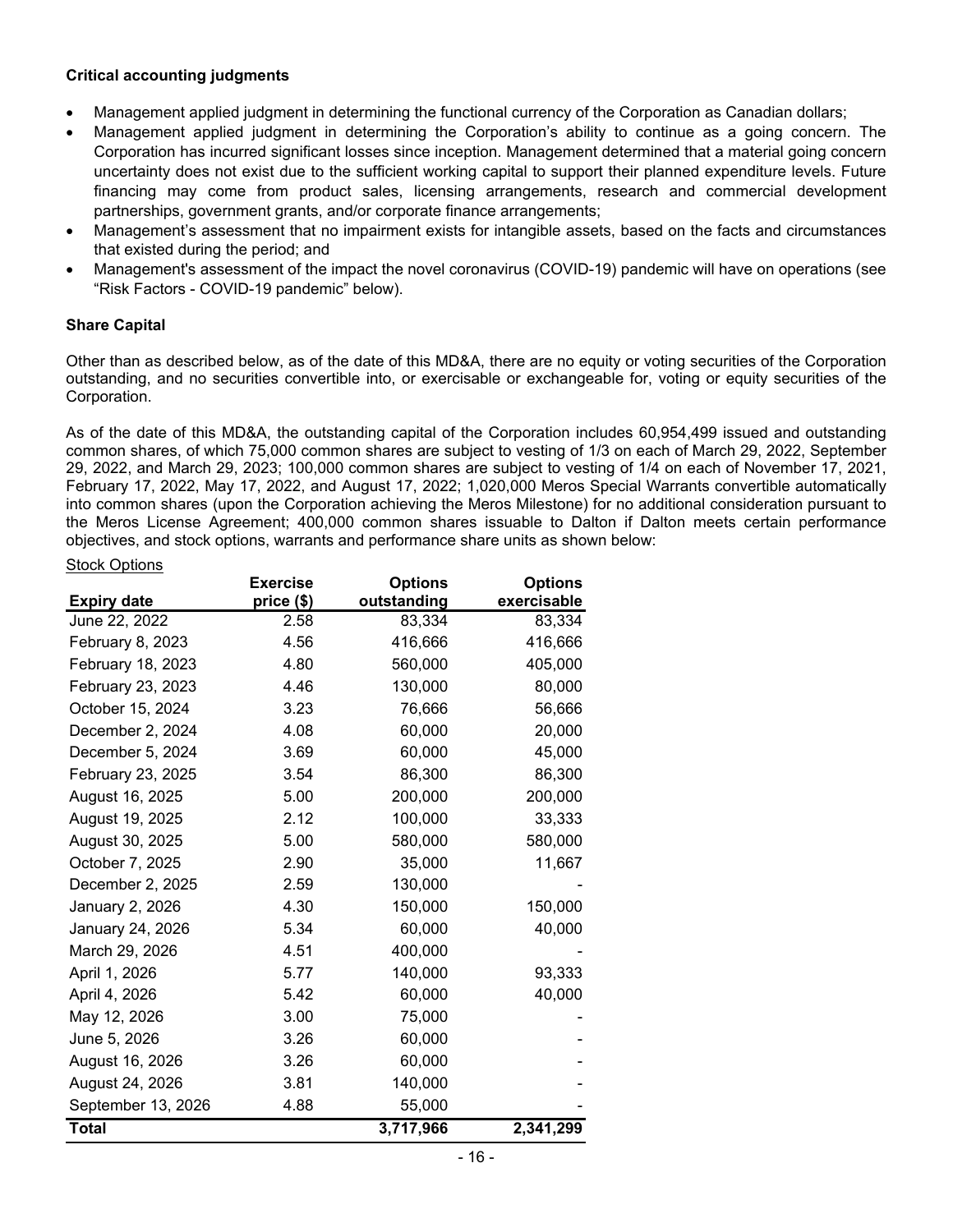Warrants

| <b>Expiry date</b> | <b>Exercise</b><br>price (\$) | <b>Warrants</b><br>outstanding |
|--------------------|-------------------------------|--------------------------------|
| August 31, 2022    | 4.00                          | 824,000                        |
| May 12, 2024       | 4.60                          | 3,453,178                      |
| November 5, 2024   | $3.75^{(1)}$                  | 8,175,000                      |
| <b>Total</b>       |                               | 12,452,178                     |

(1) Exercise price denoted in USD.

## Performance Share Units and Other Share-Awards

The Corporation granted 700,000 share awards to certain consultants in August 2021. These are subject to time-based vesting of a 1/4 on each of September 17, 2021, October 17, 2021, November 17, 2021, and December 17, 2021. As of the date of this MD&A, 350,000 common shares have been issued and are included in share capital, with the unvested 350,000 common shares still to be issued on vesting.

The Corporation granted 600,000 performance share units ("PSU") to certain consultants in October 2021. Each PSU entitles the holder to one common share. The PSUs contain vesting conditions that are performance-based and are set to expire on October 14, 2022.

#### **Financial Instruments**

#### **Recognition**

The Corporation recognizes a financial asset or financial liability on the statement of financial position when it becomes party to the contractual provisions of the financial instrument. Financial assets are initially measured at fair value and are derecognized either when the Corporation has transferred substantially all the risks and rewards of ownership of the financial asset, or when cash flows expire. Financial liabilities are initially measured at fair value and are derecognized when the obligation specified in the contract is discharged, cancelled, or has expired.

A write-off of a financial asset (or a portion thereof) constitutes a derecognition event. A write-off occurs when the Corporation has no reasonable expectations of recovering the contractual cash flows on a financial asset.

#### **Classification and Measurement**

The Corporation determines the classification of its financial instruments at initial recognition. Financial assets and financial liabilities are classified according to the following measurement categories:

- those to be measured subsequently at fair value, either through profit or loss ("FVTPL") or through other comprehensive income ("FVTOCI"); and,
- those to be measured subsequently at amortized cost.

The classification and measurement of financial assets after initial recognition at fair value depends on the business model for managing the financial asset and the contractual terms of the cash flows. Financial assets that are held within a business model whose objective is to collect the contractual cash flows, and that have contractual cash flows that are solely payments of principal and interest on the principal outstanding, are generally measured at amortized cost at each subsequent reporting period. All other financial assets are measured at their fair values at each subsequent reporting period, with any changes recorded through profit or loss or through other comprehensive income (which designation is made as an irrevocable election at the time of recognition).

After initial recognition at fair value, financial liabilities are classified and measured at either:

- amortized cost;
- FVTPL, if the Corporation has made an irrevocable election at the time of recognition, or when required (for items such as instruments held for trading or derivatives); or,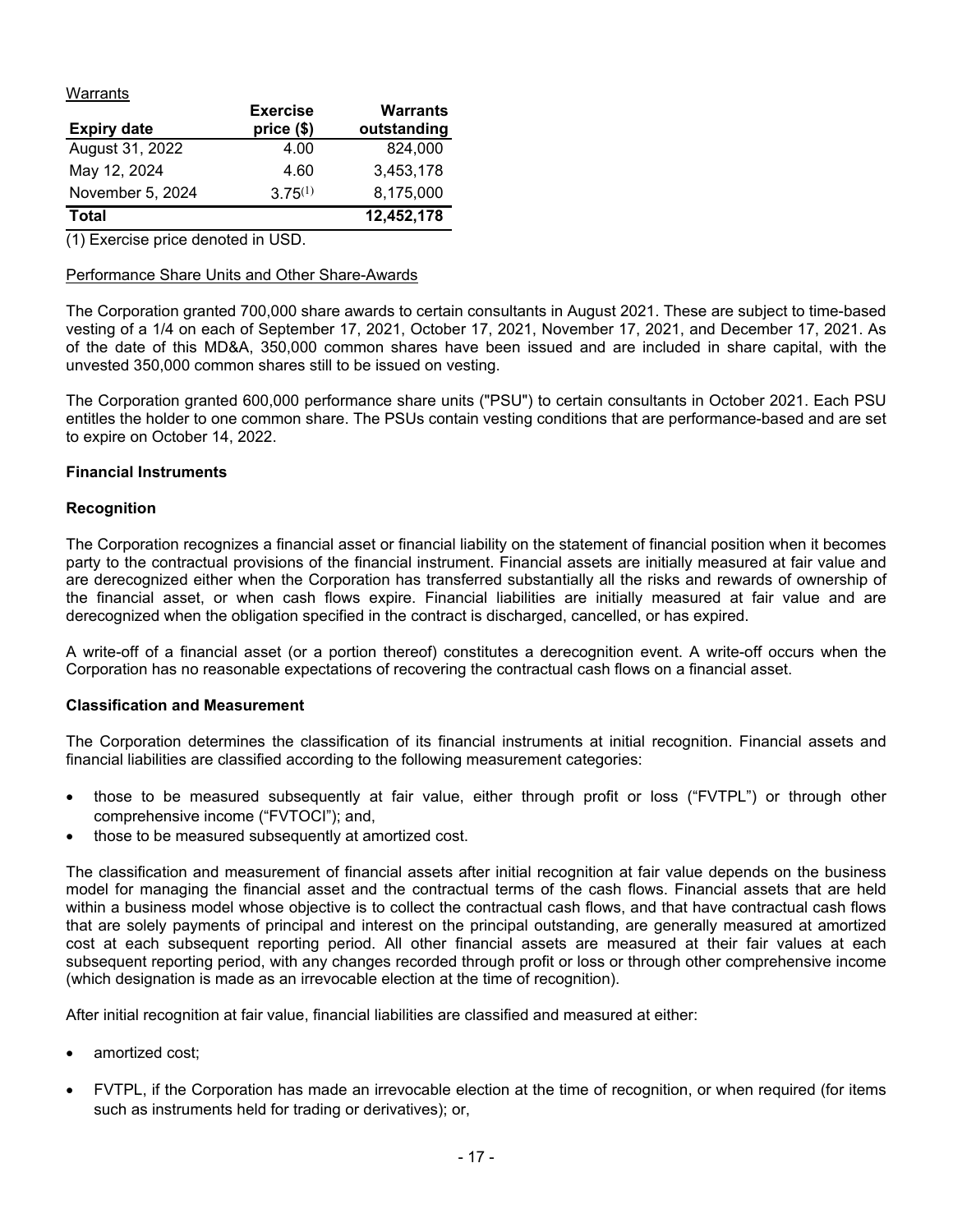FVTOCI, when the change in fair value is attributable to changes in the Corporation's credit risk.

The Corporation reclassifies financial assets when and only when its business model for managing those assets changes. Financial liabilities are not reclassified.

Transaction costs that are directly attributable to the acquisition or issuance of a financial asset or financial liability classified as subsequently measured at amortized cost are included in the fair value of the instrument on initial recognition. Transaction costs for financial assets and financial liabilities classified at fair value through profit or loss are expensed in profit or loss.

The Corporation's financial asset consists of cash and cash equivalents and interest receivable, which are classified and measured at amortized cost. The Corporation's financial liabilities consist of accounts payable and accrued liabilities and convertible debt, which are classified and measured at amortized cost.

## **Fair Value**

The Corporation provides information about its financial instruments measured at fair value at one of three levels according to the relative reliability of the inputs used to estimate the fair value. The hierarchy gives the highest priority to unadjusted quoted prices in active markets for identical assets or liabilities and the lowest priority to unobservable inputs. The three levels of the fair value hierarchy are as follows:

- Level 1: quoted prices (unadjusted) in active markets for identical assets or liabilities;
- Level 2: inputs other than quotes prices included in Level 1 that are observable for the asset or liability, either directly (i.e., as prices) or indirectly (i.e., derived from prices); and
- Level 3: inputs for the asset or liability that are not based on observable market data (unobservable inputs).

The Corporation has no financial instruments measured at fair value.

# **Financial Instrument Risks**

The Corporation's activities expose it to a variety of financial risks: credit risk, liquidity risk, and market risk (including interest rate and foreign currency risk). These financial risks are in addition to the risks set out under "Risk Factors".

Risk management is carried out by the Corporation's Management team under policies approved by the Board of Directors. The Board of Directors also provides regular guidance for overall risk management.

There were no changes to credit risk, liquidity risk, or market risk for the 2021 Fiscal Period.

## **Credit risk**

Credit risk is the risk that one party to a financial instrument will cause a financial loss for the other party by failing to discharge an obligation. The Corporation's financial instruments that are exposed to concentrations of credit risk relate primarily to cash and cash equivalents and accounts receivable.

The Corporation mitigates its risk by maintaining its funds with large reputable financial institutions, from which Management believes the risk of loss to be minimal. Interest receivable relates to guaranteed investment certificates and cash balances held with large reputable financial institutions as well as trade receivables. The Corporation's Management considers that all the above financial assets are of good credit quality.

## **Liquidity risk**

Liquidity risk is the risk that the Corporation encounters difficulty in meeting its obligations associated with financial liabilities. Liquidity risk includes the risk that, as a result of operational liquidity requirements, the Corporation will not have sufficient funds to settle a transaction on the due date; will be forced to sell financial assets at a value which is less than what they are worth; or may be unable to settle or recover a financial asset. Liquidity risk arises from accounts payable and accrued liabilities and commitments. The Corporation limits its exposure to this risk by closely monitoring its cash flow.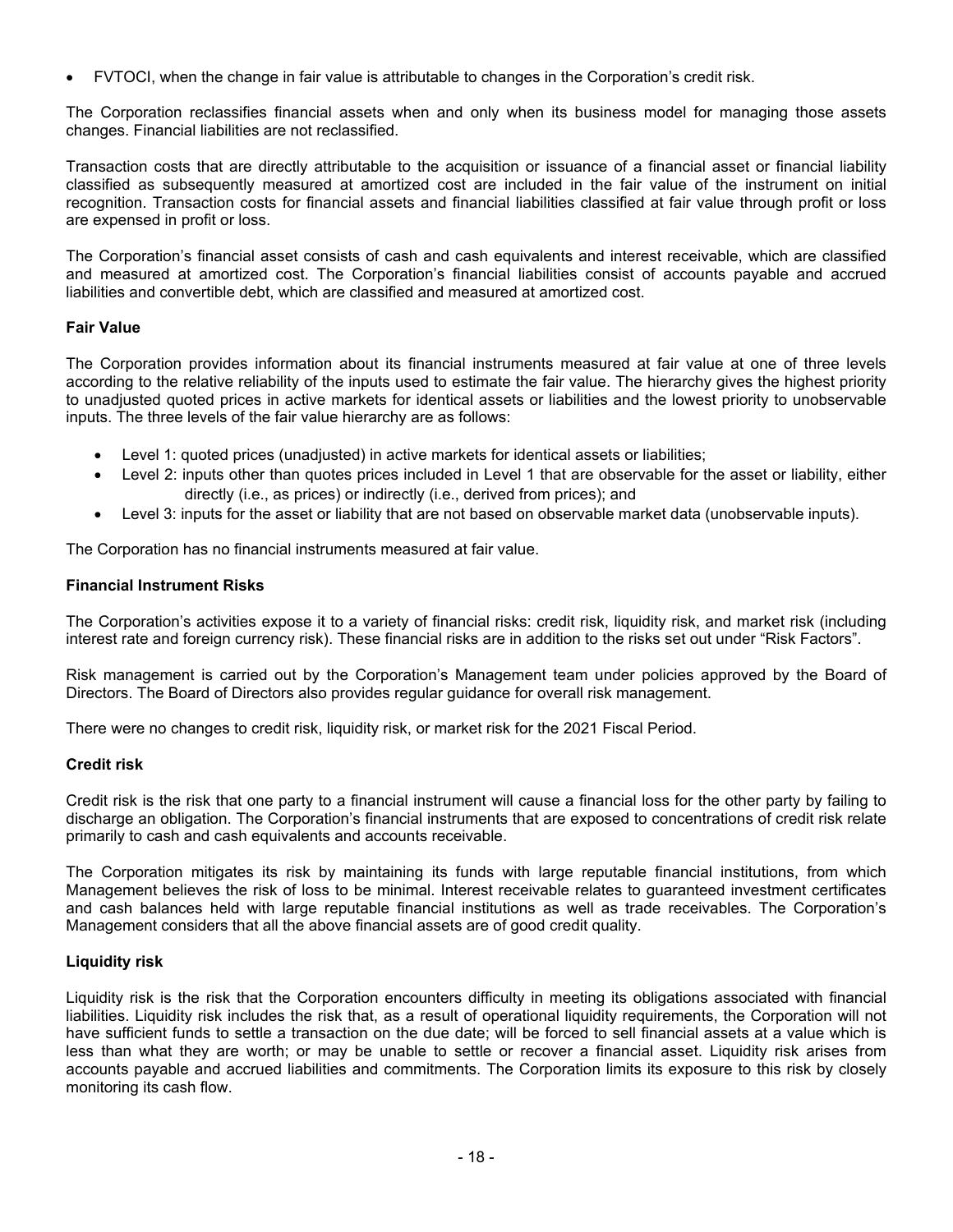### **Market risk**

Market risk is the risk of loss that may arise from changes in market factors, such as interest rates and foreign exchange rates.

#### **(a) Interest rate risk**

The Corporation currently does not have any short-term or long-term debt that is variable interest bearing and, as such, the Corporation's current exposure to interest rate risk is minimal.

#### **(b) Foreign currency risk**

Foreign exchange risk is the risk that the fair value or future cash flows of a financial instrument will fluctuate because of changes in the foreign exchange rates. The Corporation enters into foreign currency purchase transactions and has assets that are denominated in foreign currencies and thus is exposed to the financial risk of earnings fluctuations arising from changes in foreign exchange rates and the degree of volatility of these rates. The Corporation does not currently use derivative instruments to reduce its exposure to foreign currency risk.

The Corporation holds balances in U.S. dollars which could give rise to exposure to foreign exchange risk. Sensitivity to a plus or minus 10% change in the foreign exchange rate of the U.S. dollar against the Canadian dollar would affect the reported loss and comprehensive loss by approximately \$330,000 (December 31, 2020 - \$219,000).

#### **Commitments and Contingency**

(i) The Corporation has leased premises from third parties. The minimum committed lease payments as at September 30, 2021, which include the lease liability payments, are as follows:

#### **Fiscal year**

| Total | S | 283,618 |
|-------|---|---------|
| 2024  |   | 44,676  |
| 2023  |   | 107,222 |
| 2022  |   | 105,780 |
| 2021  |   | 25,940  |
|       |   |         |

(ii) The Corporation has signed various agreements with consultants to provide services. Under the agreements, the Corporation has the following remaining commitments.

#### **Fiscal year**

| <b>Total</b> | S | 464,444 |
|--------------|---|---------|
| 2022         |   | 67,022  |
| 2021         |   | 397,422 |
|              |   |         |

(iii) Pursuant to the terms of agreements with various other contract research organizations, the Corporation is committed for contract research services for 2021 at a cost of approximately \$1,390,981.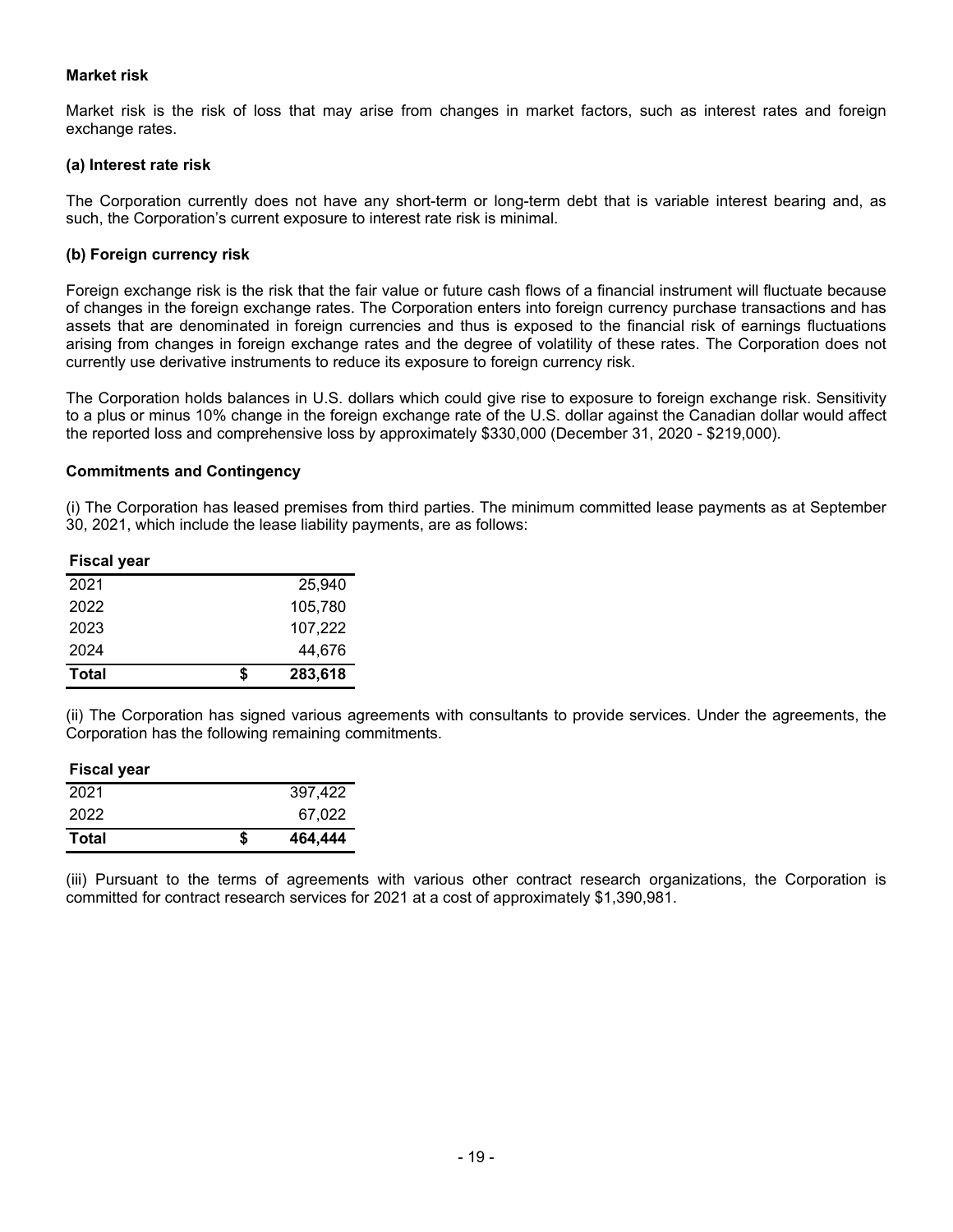## **Breakdown of Expensed Research and Development**

|                          |           | Three months ended Three months ended Nine months ended Nine months ended<br>September 30, 2021 September 30, 2020 September 30, 2021 September 30, 2020 |           |           |
|--------------------------|-----------|----------------------------------------------------------------------------------------------------------------------------------------------------------|-----------|-----------|
|                          | (\$)      |                                                                                                                                                          |           | (\$)      |
| Contract research        | 2,056,429 | 1,526,779                                                                                                                                                | 5,913,188 | 2,440,257 |
| Wages                    | 133,745   | 105,833                                                                                                                                                  | 594,365   | 289,142   |
| Supplies                 | 56.660    | 157.217                                                                                                                                                  | 104,913   | 349,036   |
| Regulatory               | 166,168   | 111,010                                                                                                                                                  | 309,601   | 224,716   |
| Share-based compensation | 179,092   | 15.647                                                                                                                                                   | 420,520   | 58,746    |
|                          | 2,592,094 | 1,916,486                                                                                                                                                | 7,342,587 | 3,361,897 |

#### **Breakdown of Intangible Assets**

|                                    | As at<br><b>September 30, 2021</b><br>(\$) | As at<br><b>December 31, 2020</b><br>(\$) |
|------------------------------------|--------------------------------------------|-------------------------------------------|
| Exclusive global license agreement | 767,228                                    | 767,228                                   |
| Accumulated amortization           | (366, 871)                                 | (303, 538)                                |
| <b>Carrying value</b>              | 400,357                                    | 463,690                                   |

## **Internal Controls Over Financial Reporting**

In accordance with National Instrument 52-109 – Certification of Disclosure in Issuers' Annual and Interim Filings, Management is responsible for establishing and maintaining adequate Disclosure Controls and Procedures ("DCP") and Internal Control Over Financial Reporting ("ICFR"). Management has designed DCP and ICFR based on the 2013 Internal Control Integrated Framework issued by the Committee of Sponsoring Organizations of the Treadway Commission ("COSO"), with the objective of providing reasonable assurance that the Corporation's financial reports and information, including the Corporation's Financial Statements and MD&A were prepared in accordance with IFRS.

The CEO and CFO have concluded that the design of DCP and ICFR were adequate and to provide such assurance as at September 30, 2021.

#### **Limitations of Controls and Procedures**

The Corporation's Management, including the CEO and CFO, believes that any DCP or ICFR, no matter how well conceived and operated, can provide only reasonable, not absolute, assurance that the objectives of the control system are met. Further, the design of a control system must reflect the fact that there are resource constraints, and the benefits of controls must be considered relative to their costs. Because of the inherent limitations in all control systems, they cannot provide absolute assurance that all control issues and instances of fraud, if any, within the Corporation have been prevented or detected. These inherent limitations include the realities that judgments in decision-making can be faulty, and that breakdowns can occur because of simple error or mistake. Additionally, controls can be circumvented by the individual acts of some persons, by collusion of two or more people, or by unauthorized override of the control. The design of any control system also is based in part upon certain assumptions about the likelihood of future events, and there can be no assurance that any design will succeed in achieving its stated goals under all potential future conditions. Accordingly, because of the inherent limitations in a cost-effective control system, misstatements due to error or fraud may occur and not be detected.

#### **Risk Factors**

An investment in the securities of the Corporation is highly speculative and involves numerous and significant risks. Such investment should be undertaken only by investors whose financial resources are sufficient to enable them to assume these risks. Prospective investors should carefully consider the risk factors that have affected, and which in the future are reasonably expected to affect, the Corporation and its financial position. Please refer to the section entitled "Risk Factors" in the Corporation's MD&A for the financial year ended December 31, 2020 (available on SEDAR at www.sedar.com and EDGAR at www.sec.gov). As the Corporation became subject to certain reporting requirements under U.S. securities laws on August 4, 2021, the following additional risk factors are also relevant to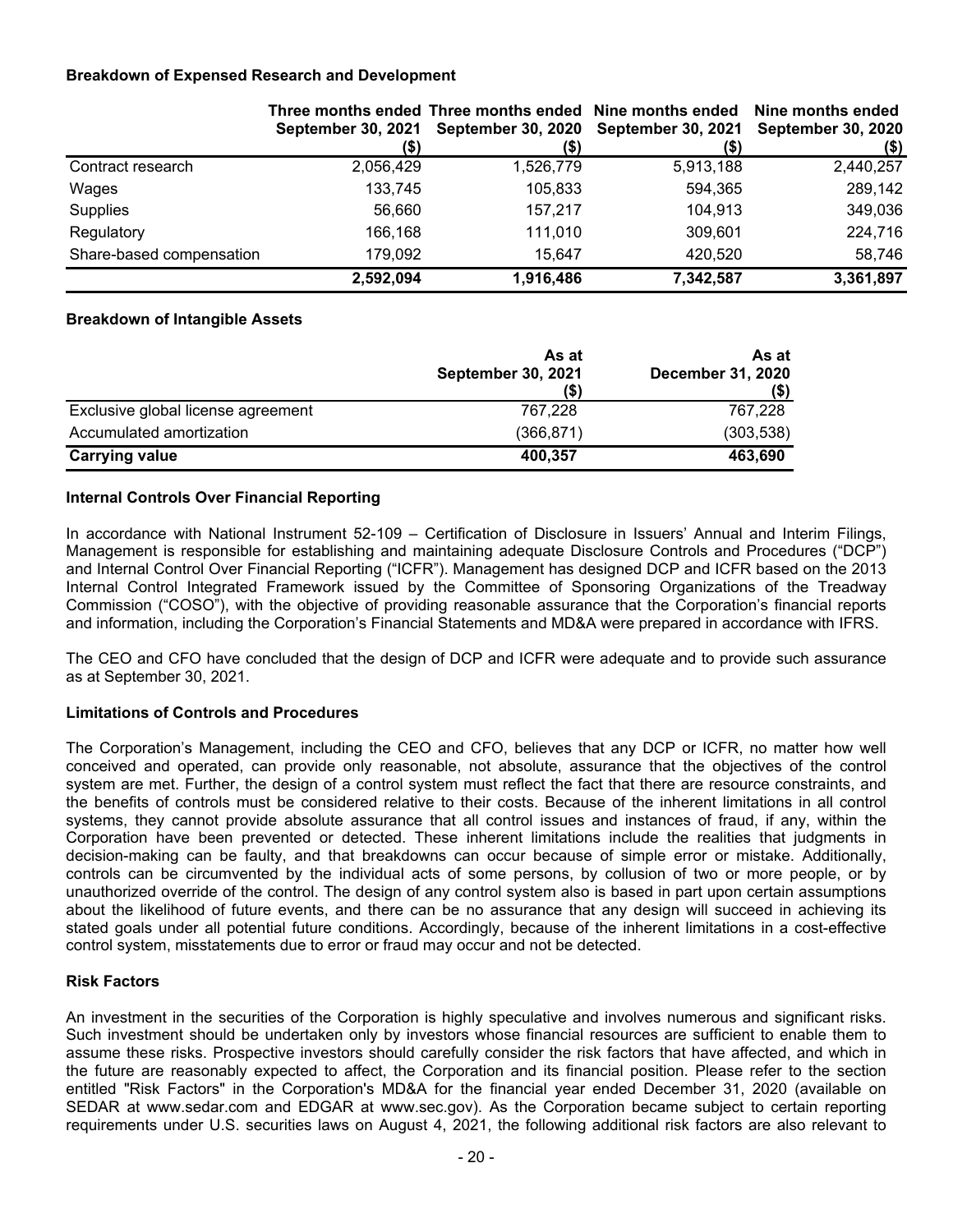#### prospective investors:

#### **Failure to comply with the U.S. Foreign Corrupt Practices Act ("FCPA"), the Canadian Corruption of Foreign Public Officials Act ("CFPOA"), and other global anti-corruption and anti-bribery laws could subject the Corporation to penalties and other adverse consequences.**

The FCPA and the CFPOA, as well as any other applicable domestic or foreign anti-corruption or anti-bribery laws to which the Corporation is or may become subject generally prohibit corporations and individuals from engaging in certain activities to obtain or retain business or to influence a person working in an official capacity and requires companies to maintain accurate books and records and internal controls, including at foreign-controlled subsidiaries.

Compliance with these anti-corruption laws and anti-bribery laws may be expensive and difficult, particularly in countries in which corruption is a recognized problem. In addition, these laws present particular challenges in the pharmaceutical industry, because, in many countries, hospitals are operated by the government, and physicians and other hospital employees are considered to be foreign officials. Certain payments by other companies to hospitals in connection with clinical trials and other work have been deemed to be improper payments to governmental officials and have led to FCPA enforcement actions.

The Corporation's internal control policies and procedures may not protect it from reckless or negligent acts committed by the Corporation's employees, distributors, licensees, or agents. The Corporation can make no assurance that they will not engage in prohibited conduct, and the Corporation may be held liable for their acts under applicable anticorruption and anti-bribery laws. Noncompliance with these laws could subject the Corporation to investigations, sanctions, settlements, prosecution, other enforcement actions, disgorgement of profits, significant fines, damages, other civil and criminal penalties or injunctions, suspension or debarment from contracting with certain persons, the loss of export privileges, whistleblower complaints, reputational harm, adverse media coverage, and other collateral consequences. Any investigations, actions or sanctions or other previously mentioned harm could have a material adverse effect on the Corporation's business, operating results, and financial condition.

#### **The Corporation may be classified as a "passive foreign investment company" for U.S. federal income tax purposes, which would subject U.S. investors that hold the Corporation's Common Shares to potentially significant adverse U.S. federal income tax consequences.**

If the Corporation is classified as a passive foreign investment company ("PFIC") for U.S. federal income tax purposes in any taxable year, U.S. investors holding the Corporation's Common Shares generally will be subject, in that taxable year and all subsequent taxable years (whether or not the Corporation continued to be a PFIC), to certain adverse U.S. federal income tax consequences. The Corporation will be classified as a PFIC in respect of any taxable year in which, after taking into account its income and gross assets (including the income and assets of 25% or more owned subsidiaries), either (i) 75% or more of its gross income consists of certain types of "passive income" or (ii) 50% or more of the average quarterly value of its assets is attributable to "passive assets" (assets that produce or are held for the production of passive income). Based upon the current and expected composition of the Corporation's income and assets, the Corporation believes that it was a PFIC for the taxable year ended December 31, 2020 and expects that it may be a PFIC for the current taxable year. Because the Corporation's PFIC status must be determined annually with respect to each taxable year and will depend on the composition and character of the Corporation's assets and income, including the Corporation's use of proceeds from offerings, and the value of the Corporation's assets (which may be determined, in part, by reference to the market value of Common Shares, which may be volatile) over the course of such taxable year, the Corporation may be a PFIC in any taxable year. Because there are uncertainties in the application of the relevant rules and PFIC status is a factual determination made annually after the close of each taxable year, there can be no assurance that the Corporation will not be a PFIC for any future taxable year. In addition, it is possible that the U.S. Internal Revenue Service may challenge the Corporation's classification of certain income and assets as non-passive, which may result in the Corporation being or becoming a PFIC in the current or subsequent years.

If the Corporation is a PFIC for any year during a U.S. Holder's (as defined below) holding period, then such U.S. Holder generally will be required to treat any gain realized upon a disposition of Common Shares, or any "excess distribution" received on its Common Shares, as ordinary income, and to pay an interest charge on a portion of such gain or distribution, unless the U.S. Holder makes a timely and effective "qualified electing fund" election ("QEF Election") or a "mark-to-market" election with respect to its Common Shares. A U.S. Holder who makes a QEF Election generally must report on a current basis its share of the Corporation's net capital gain and ordinary earnings for any year in which the Corporation is a PFIC, whether or not the Corporation distributes any amounts to its shareholders. However, U.S. Holders should be aware that there can be no assurance that the Corporation will satisfy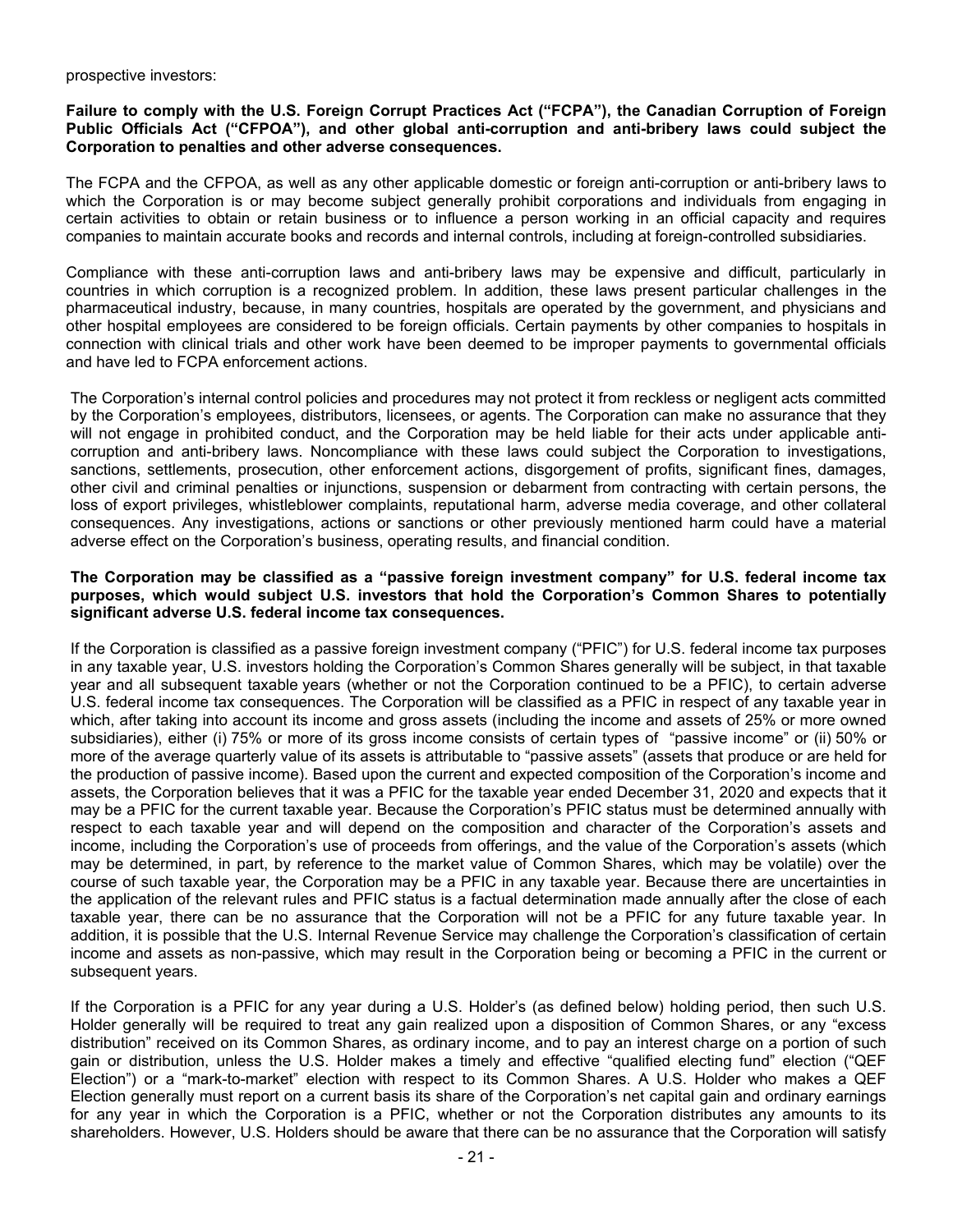the record keeping requirements that apply to a QEF, or that the Corporation will supply U.S. Holders with information that such U.S. Holders require to report under the QEF Election rules, in the event that the Corporation is a PFIC and a U.S. Holder wishes to make a QEF Election. Thus, U.S. Holders may not be able to make a QEF Election with respect to their Common Shares. A U.S. Holder who makes a mark-to-market election generally must include as ordinary income each year the excess of the fair market value of the Common Shares over the taxpayer's basis therein. Each U.S. Holder should consult its own tax advisors regarding the PFIC rules and the U.S. federal income tax consequences of the acquisition, ownership, and disposition of Common Shares.

As used in this discussion, the term "*U.S. Holder*" means a beneficial owner of Common Shares that is, for U.S. federal income tax purposes, (1) an individual who is a citizen or resident of the United States, (2) a corporation (or entity treated as a corporation for U.S. federal income tax purposes) created or organized in or under the laws of the United States, any state thereof, or the District of Columbia, (3) an estate the income of which is subject to U.S. federal income tax regardless of its source or (4) a trust (x) with respect to which a court within the United States is able to exercise primary supervision over its administration and one or more U.S. persons have the authority to control all of its substantial decisions or (y) that has elected under applicable U.S. Treasury regulations to be treated as a domestic trust for U.S. federal income tax purposes.

#### **It may be difficult for United States investors to obtain and enforce judgments against the Corporation because of the Corporation's Canadian incorporation and presence.**

The Corporation is a corporation existing under the laws of Ontario, Canada. Most of the Corporation's directors and officers are residents of Canada, and all or a substantial portion of their assets, and a substantial portion of the Corporation's assets, are located outside the United States. Consequently, it may be difficult for holders of the Corporation's securities who reside in the United States to effect service of process within the United States upon those directors, officers, and experts who are not residents of the United States. It may also be difficult for holders of the Corporation's securities who reside in the United States to realize in the United States upon judgments of courts of the United States predicated upon the Corporation's civil liability and the civil liability of the Corporation's directors, officers and experts under United States federal securities laws. Investors should not assume that Canadian courts would (i) enforce judgments of United States courts obtained in actions against the Corporation or such directors or officers predicated upon the civil liability provisions of the United States federal securities laws or the securities or "blue sky" laws of any state or jurisdiction of the United States or (ii) would enforce, in original actions, liabilities against the Corporation or such directors, officers or experts predicated upon the United States federal securities laws or any securities or "blue sky" laws of any state or jurisdiction of the United States. In addition, the protections afforded by Canadian securities laws may not be available to investors in the United States.

#### **As a foreign private issuer, the Corporation is subject to different U.S. securities laws and rules than a U.S. domestic issuer, which may limit the information publicly available to U.S. investors.**

The Corporation is a "foreign private issuer", under applicable U.S. federal securities laws, and is, therefore, not subject to the same requirements that are imposed upon U.S. domestic issuers by the Securities and Exchange Commission ("SEC"). Under the U.S. Securities Exchange Act of 1934, as amended (the "US Exchange Act"), the Corporation is subject to reporting obligations that, in certain respects, are less detailed and less frequent than those of U.S. domestic reporting companies. As a result, the Corporation does not file the same reports that a U.S. domestic issuer would file with the SEC, although the Corporation is required to file with or furnish to the SEC the continuous disclosure documents that it is required to file in Canada under Canadian securities laws. In addition, the Corporation's officers, directors, and principal shareholders are exempt from the reporting and short-swing profit recovery provisions of Section 16 of the U.S. Exchange Act. Therefore, the Corporation's shareholders may not know on as timely a basis as with U.S. domestic issuers when the Corporation's officers, directors and principal shareholders purchase or sell Common Shares, as the reporting periods under the corresponding Canadian insider reporting requirements are longer. As a foreign private issuer, the Corporation is exempt from the rules and regulations under the U.S. Exchange Act related to the furnishing and content of proxy statements. The Corporation is also exempt from Regulation FD, which prohibits issuers from making selective disclosures of material non-public information. While the Corporation complies with the corresponding requirements relating to proxy statements and disclosure of material non-public information under Canadian securities laws, these requirements differ from those under the U.S. Exchange Act and Regulation FD and shareholders should not expect to receive the same information at the same time as such information is provided by U.S. domestic companies. In addition, the Corporation may not be required under the U.S. Exchange Act to file annual and quarterly reports with the SEC as promptly as U.S. domestic companies whose securities are registered under the U.S. Exchange Act. In addition, as a foreign private issuer, the Corporation has the option to follow certain Canadian corporate governance practices, except to the extent that such laws would be contrary to U.S. securities laws, and provided that the Corporation disclose the requirements it is not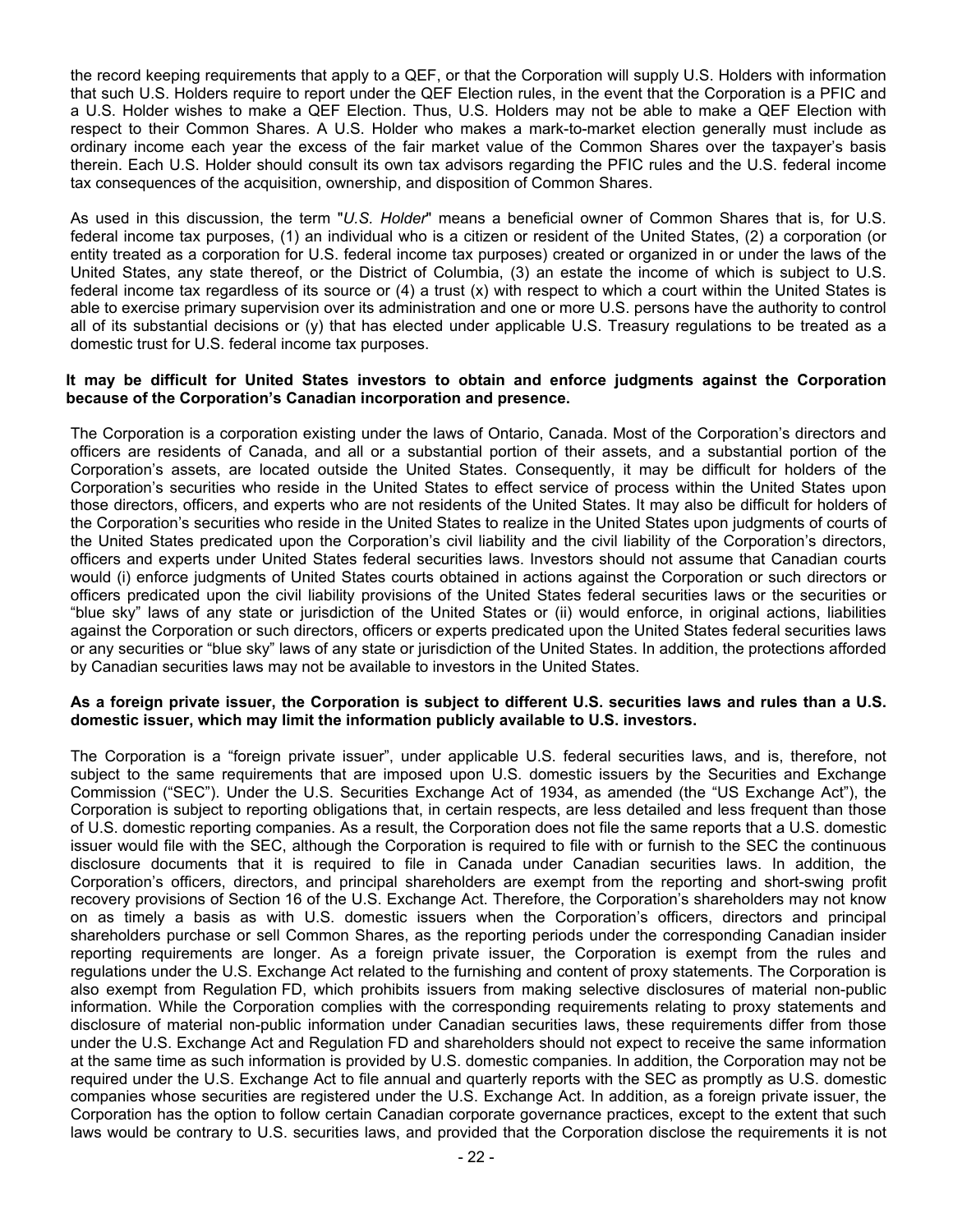following and describe the Canadian practices it follows instead. The Corporation has elected to follow home country practices in Canada with regard to certain corporate governance matters. As a result, the Corporation's shareholders may not have the same protections afforded to shareholders of U.S. domestic companies that are subject to all corporate governance requirements.

#### **The Corporation may lose its foreign private issuer status in the future, which could result in significant additional costs and expenses to the Corporation.**

In order to maintain its status as a foreign private issuer, a majority of the Corporation's Common Shares must be either directly or indirectly owned by non-residents of the U.S. unless the Corporation also satisfies one of the additional requirements necessary to preserve this status. The Corporation may in the future lose its foreign private issuer status if a majority of its Common Shares are held in the U.S. and if the Corporation fails to meet the additional requirements necessary to avoid loss of its foreign private issuer status. The regulatory and compliance costs under U.S. federal securities laws as a U.S. domestic issuer may be significantly more than the costs incurred as a Canadian foreign private issuer eligible to use the multi-jurisdictional disclosure system adopted by the securities regulatory authorities in Canada and the United States (the "MJDS"). If the Corporation is not a foreign private issuer, it would not be eligible to use the MJDS or other foreign issuer forms and would be required to file periodic and current reports and registration statements on U.S. domestic issuer forms with the SEC, which are more detailed and extensive than the forms available to a foreign private issuer, and would be required to file financial statements prepared in accordance with United States generally accepted accounting principles. In addition, the Corporation may lose the ability to rely upon exemptions from Nasdaq corporate governance requirements that are available to foreign private issuers.

#### **The Corporation relies upon certain accommodations available to it as an "emerging growth company."**

The Corporation is an "emerging growth company" as defined in section 3(a) of the U.S. Exchange Act (as amended by the JOBS Act, enacted on April 5, 2012), and the Corporation will continue to qualify as an emerging growth company until the earliest to occur of: (a) the last day of the fiscal year during which the Corporation has total annual gross revenues of US\$1,070,000,000 (as such amount is indexed for inflation every five years by the SEC) or more; (b) the last day of the fiscal year of the Corporation following the fifth anniversary of the date of the first sale of common equity securities of the Corporation pursuant to an effective registration statement under the U.S. Securities Act; (c) the date on which the Corporation has, during the previous three year period, issued more than US\$1,000,000,000 in non-convertible debt; and (d) the date on which the Corporation is deemed to be a "large accelerated filer", as defined in Rule 12b-2 under the U.S. Exchange Act. The Corporation will qualify as a large accelerated filer (and would cease to be an emerging growth company) at such time when on the last business day of its second fiscal quarter of such year the aggregate worldwide market value of its common equity held by non-affiliates will be US\$700,000,000 or more. For so long as the Corporation remains an emerging growth company, it is permitted to and intends to rely upon exemptions from certain disclosure requirements that are applicable to other public companies that are not emerging growth companies. These exemptions include not being required to comply with the auditor attestation requirements of Section 404 of the Sarbanes-Oxley Act. The Corporation cannot predict whether investors will find the Common Shares less attractive because the Corporation relies upon certain of these exemptions. If some investors find the Common Shares less attractive as a result, there may be a less active trading market for the Common Shares and the Common Share price may be more volatile. On the other hand, if the Corporation no longer qualifies as an emerging growth company, the Corporation would be required to divert additional management time and attention from the Corporation's development and other business activities and incur increased legal and financial costs to comply with the additional associated reporting requirements, which could negatively impact the Corporation's business, financial condition, and results of operations.

#### **The impacts of COVID-19 on the Corporation's business are uncertain.**

On March 11, 2020, the World Health Organization declared the outbreak of COVID-19 a global pandemic. In response to the outbreak, governmental authorities in Canada and internationally have introduced various recommendations and measures to try to limit the pandemic, including travel restrictions, border closures, nonessential business closures, quarantines, self-isolations, shelters-in-place, and social distancing. The COVID-19 outbreak and the response of governmental authorities to try to limit it are having a significant impact on the private sector and individuals, including unprecedented business, employment, and economic disruptions.

Although the Corporation has taken steps to mitigate the impact of COVID-19, the continued presence and spread of COVID-19 nationally and globally could have a material adverse impact on the Corporation's business, operations, financial results and position and prospects, including through employee attrition, disruptions to the Corporation's